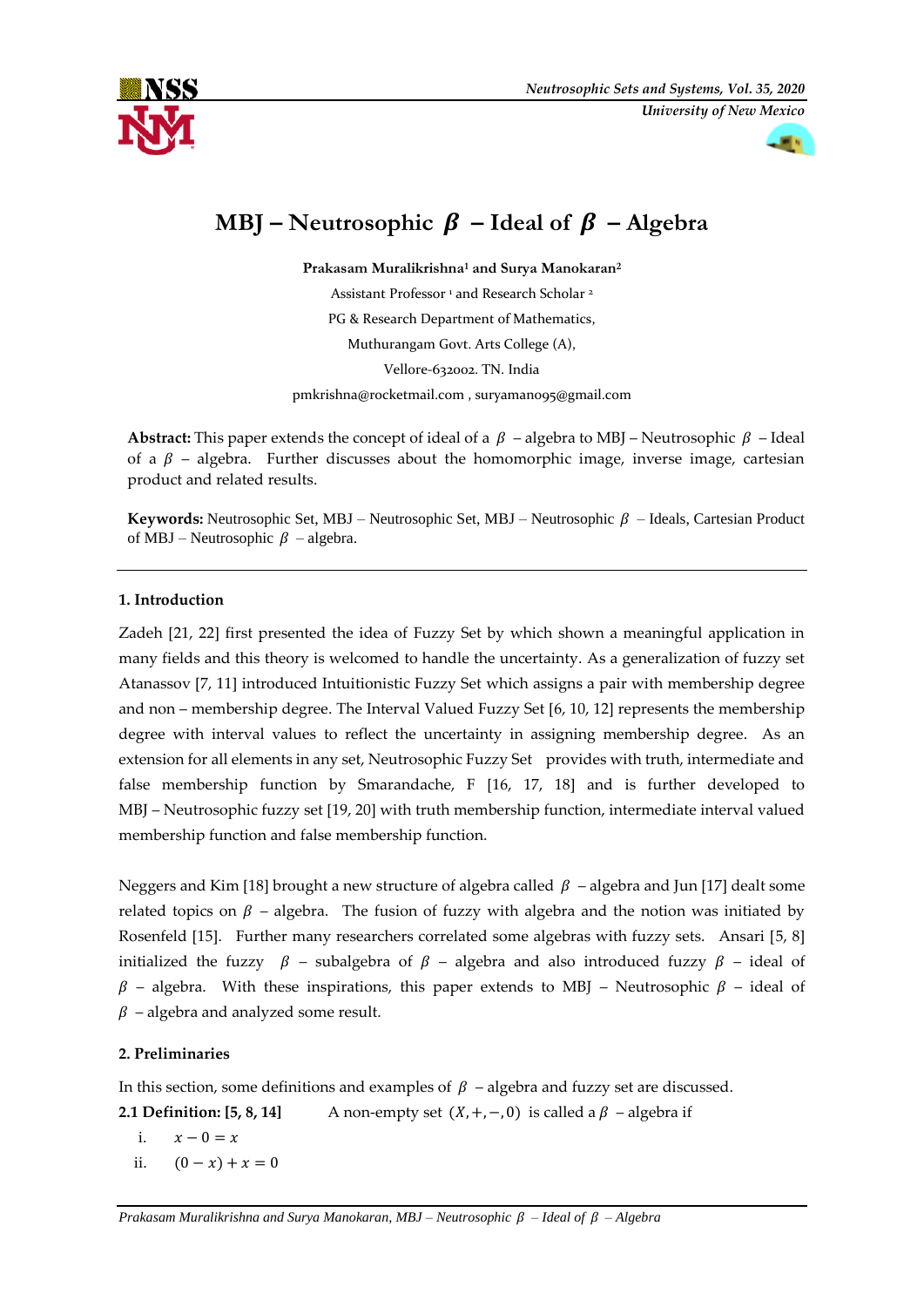iii.  $(x - y) - z = x - (z + y) \forall x, y, z \in X$ .

**2.2 Example: [9]** The following Cayley's table is formed using a set  $X = \{0, 1, 2, 3, 4, 5\}$  with a constant 0 and two binary operations + and –

| $^{+}$           | $\boldsymbol{0}$        | $\mathbf{1}$   | $\overline{\mathbf{c}}$ | $\mathfrak{Z}$          | $\overline{\mathbf{4}}$ | 5                       |
|------------------|-------------------------|----------------|-------------------------|-------------------------|-------------------------|-------------------------|
| $\boldsymbol{0}$ | $\boldsymbol{0}$        | $\mathbf{1}$   | $\overline{a}$          | $\mathfrak{Z}$          | $\overline{4}$          | $\overline{5}$          |
| $\mathbf{1}$     | $\mathbf{1}$            | $\overline{0}$ | 4                       | 5                       | $\overline{2}$          | 3                       |
| $\overline{2}$   | $\overline{\mathbf{c}}$ | 5              | $\boldsymbol{0}$        | $\frac{4}{1}$           | $\overline{\mathbf{3}}$ | $\mathbf{1}$            |
| $\mathfrak{Z}$   | $\mathfrak{Z}$          | $\frac{4}{1}$  | 5                       | $\boldsymbol{0}$        | $\mathbf{1}$            | $\overline{\mathbf{c}}$ |
| $\overline{4}$   | $\overline{4}$          | $\mathfrak{Z}$ | $\mathbf{1}$            | $\overline{\mathbf{c}}$ | 5                       | $\boldsymbol{0}$        |
| 5                | 5                       | $\overline{2}$ | 3                       | $\mathbf{1}$            | $\boldsymbol{0}$        | $\overline{4}$          |

|                                                         | $\boldsymbol{0}$        | $\mathbf 1$    | $\overline{\mathbf{c}}$ | $\overline{\mathbf{3}}$ | $\overline{\mathbf{4}}$ | $\overline{5}$   |
|---------------------------------------------------------|-------------------------|----------------|-------------------------|-------------------------|-------------------------|------------------|
|                                                         | $\boldsymbol{0}$        | $\mathbf{1}$   | $\overline{\mathbf{c}}$ | $\frac{3}{1}$           | 5                       | $\frac{4}{1}$    |
|                                                         | $\mathbf 1$             | $\overline{0}$ | $\overline{\mathbf{4}}$ | $\overline{5}$          | 3                       | $\overline{c}$   |
|                                                         | $\overline{a}$          | $\overline{5}$ | $\boldsymbol{0}$        | $\overline{4}$          | $\mathbf{1}$            | $\mathfrak{S}$   |
|                                                         | $\mathfrak{Z}$          | $\overline{4}$ | 5                       | $\boldsymbol{0}$        | $\overline{a}$          | $\overline{1}$   |
| $\frac{0}{1}$ $\frac{1}{2}$ $\frac{3}{4}$ $\frac{4}{5}$ | $\overline{\mathbf{4}}$ | $\mathfrak{Z}$ | $\mathbf{1}$            | $\overline{c}$          | $\mathbf{0}$            | 5                |
|                                                         | 5                       | $\overline{2}$ | 3                       | $\overline{1}$          | $\overline{4}$          | $\boldsymbol{0}$ |

∴ The set *X* is a  $\beta$  – algebra.

**2.3 Definition:** [5] A non – empty subset S of a  $\beta$  – algebra  $(X, +, -, 0)$  is known as  $\beta$  – subalgebra if

- i.  $x y \in S$
- ii.  $x + y \in S$   $\forall x, y \in S$

**2.4 Example:** Let  $U_1 = \{0, 2\}$  and  $U_2 = \{0, 1\}$  be any two subset of a  $\beta$  – algebra  $X = \{ (0, 1, 2, 3, 4, 5), +, -, 0 \}$ . Here  $U_1$  is a  $\beta$  – subalgebra of X where as  $U_2$  is not a  $\beta$  – subalgebra of X.

**2.5 Definition: [8]** A non – empty subset *I* of a  $\beta$  – algebra is said to be  $\beta$  – ideal of (X, +, –, 0) if it has the following conditions

- i.  $0 \in I$
- ii.  $x + y \in I$
- iii.  $x y$  and  $y \in I$  then  $x \in I \ \forall x, y \in X$

**2.6 Exercise: [12]** Consider a  $\beta$  – algebra( $X, +, -$ , 0) in the Cayley's table

| $+$              | 0                         | 1                       | $\overline{c}$          | 3                |
|------------------|---------------------------|-------------------------|-------------------------|------------------|
| $\boldsymbol{0}$ | $\overline{0}$            | $\mathbf{1}$            | $\overline{\mathbf{c}}$ | $\mathfrak{Z}$   |
| $\mathbf{1}$     | $\mathbf{1}$              | $\overline{\mathbf{c}}$ | 3                       | $\boldsymbol{0}$ |
| $\overline{2}$   | $\overline{a}$            | 3                       | $\boldsymbol{0}$        | $\mathbf{1}$     |
| 3                | $\ensuremath{\mathbf{3}}$ | $\boldsymbol{0}$        | 1                       | $\overline{2}$   |

|                         | $\overline{0}$ |                | $\overline{2}$          | 3              |
|-------------------------|----------------|----------------|-------------------------|----------------|
| $\boldsymbol{0}$        | $\overline{0}$ | 3              | $\overline{\mathbf{c}}$ | $\mathbf{1}$   |
| $\overline{1}$          | 1              | 0              | 3                       | $\overline{c}$ |
| $\overline{\mathbf{c}}$ | $\overline{c}$ |                | $\boldsymbol{0}$        | 3              |
| 3                       | 3              | $\overline{2}$ |                         | 0              |

The subset  $I_1 = \{0, 3\}$  of X is a  $\beta$  – ideal of X.

**2.7 Definition:** [5] A mapping  $f : X \to Y$  is said to be a  $\beta$  – homomorphism where X and Y are two  $\beta$  – algebras with constant 0 and two binary operations + and – if

i.  $f(x + y) = f(x) + f(y)$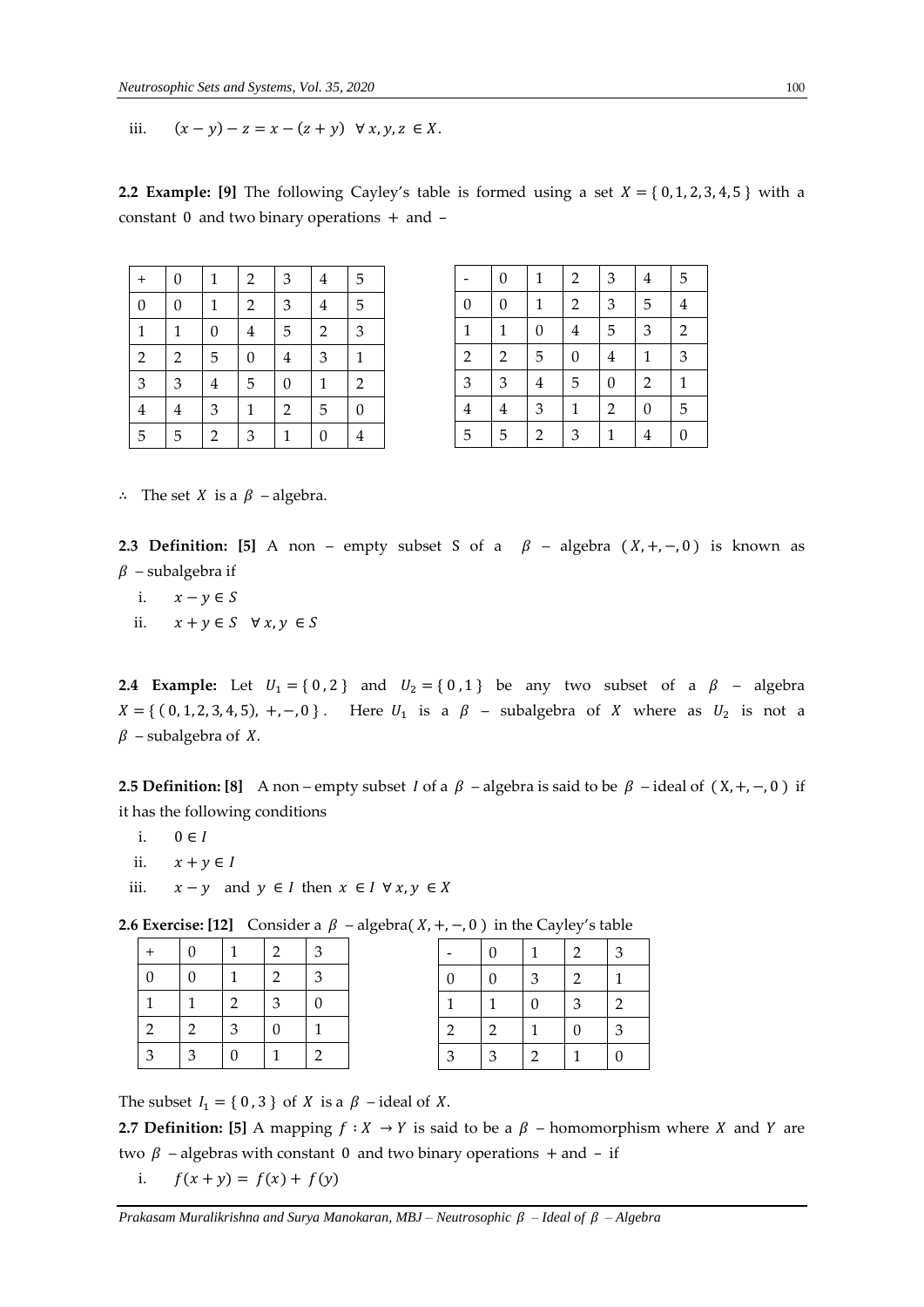ii.  $f(x - y) = f(x) - f(y) \forall x, y \in X$ .

**2.8 Definition: [22]** A Fuzzy Set in *X* is a mapping,  $\rho : X \to [0,1]$  for each *x* in *X*,  $\rho(x)$  is called the membership value of  $x \in X$ .

**2.9 Definition:** [7] A non – empty set  $X$  is said to be Intuitionistic Fuzzy Set and is defined by  $A = \{ \langle x, \rho(x), \eta(x) \rangle / x \in X \}$  where  $\rho_A : X \to [0,1]$  is a membership function of A and  $\eta_A: X \to [0,1]$  is a non – membership function of A with  $0 \le \rho_A(x) + \eta_A \le 1$ .

**2.10 Definition:** [6] An Interval Valued Fuzzy Set on *X* is represented as  $A = \{(x, \bar{\rho}_A(x))\}\,x \in X$ where  $\bar{p}_A: X \rightarrow D[0,1]$  where  $D[0,1]$  is the family of all closed subintervals of [0,1]. Also  $\bar{\rho}_A(x) = [\rho_A^L(x), \rho_A^U(x)]$  where  $\rho_A^L$  and  $\rho_A^U$  are two fuzzy sets in X such that  $\rho_A^L(x) \leq \rho_A^U(x) \forall x \in X$ .

**Remark:** Now let us illustrate refined minimum ( $rmin$ ) and refined maximum ( $rmax$ ) of two elements in  $D[0,1]$ . Also characterized the symbols  $\leq, \geq, =$  in case of two elements in  $D[0,1]$ . Let  $D_1 = [a_1, b_1]$  &  $D_2 = [a_2, b_2] \in D[0,1]$  then  $rmin(D_1, D_2) = [min(a_1, a_2), min(b_1, b_2)]$  $rmax(D_1, D_2) = [max(a_1, a_2), max(b_1, b_2)].$ For  $D_i = [a_i, b_i] \in D[0,1]$  for  $i = 1, 2, 3, ...$  $rsup_i(D_i) = [sup_i(b_i), sup_i(b_i)]$  &  $rinf_i(D_i) = [inf_i(b_i), inf_i(b_i)]$ Now  $D_1 \geq D_2$  if and only if  $a_1 \geq a_2$ ,  $b_1 \geq b_2$ . Likewise, for  $D_1 \leq D_2$  and  $D_1 = D_2$  are defined.

**2.11 Definition: [6]** The representation of an Interval Valued Intuitionistic Fuzzy Set A on X is  $A = \{ \langle x, \bar{\rho}_A(x), \bar{\eta}_A(x) \rangle / x \in X \}$  where  $\bar{\rho}_A : X \to D[0,1]$  and  $\bar{\eta}_A : X \to D[0,1]$  where  $\bar{\rho}_A(x) = [\rho_A^L(x), \rho_A^U(x)]$  and  $\bar{\eta}_A(x) = [\eta_A^L(x), \eta_A^U(x)]$  with the condition that  $0 \leq \rho_A^L(x) + \eta_A^L \leq 1$ and  $0 \leq \rho_A^U(x) + \eta_A^U \leq 1$ .

**2.12 Definition: [16, 17]** The definition of an Neutrosophic Fuzzy Set A on X is characterized by a Truth – membership function  $\rho_T$  , an indeterminacy membership function  $\xi_I$ , and a falsity – membership function  $\eta_F$  where  $\rho_T$ ,  $\xi_I$ ,  $\eta_F$  are subsets of [0,1] that is  $\rho_T$ ,  $\xi_I$ ,  $\eta_F : X \to [0,1]$ . Thus, the Neutrosophic Set is defined as  $A = \{ \langle x, \rho_T(x), \xi_I(x), \eta_F(x) \rangle / x \in X \}.$ 

**2.13 Definition:** [19,20] The structure  $A = \{ \langle x, \rho_T(x), \overline{\xi}_I(x), \eta_F(x) \rangle | x \in X \}$  is called MBJ – Neutrosophic Set in X where  $\rho_T$ ,  $\eta_F : X \to [0,1]$  and  $\bar{\xi}_I : X \to D[0,1]$  with  $\rho_T(x)$  denotes the truth membership function ,  $\bar{\xi}_I(x)$  denotes an intermediate interval valued membership function and  $\eta_F(x)$  denotes an false membership function.

**2.14 Definition:** An Fuzzy set is said to have a supremum property for any subset  $W$  of  $X$  there exists  $x_0 \in W$  such that  $\rho_A(x_0) = \sup_{x \in W} \rho_A(x)$ .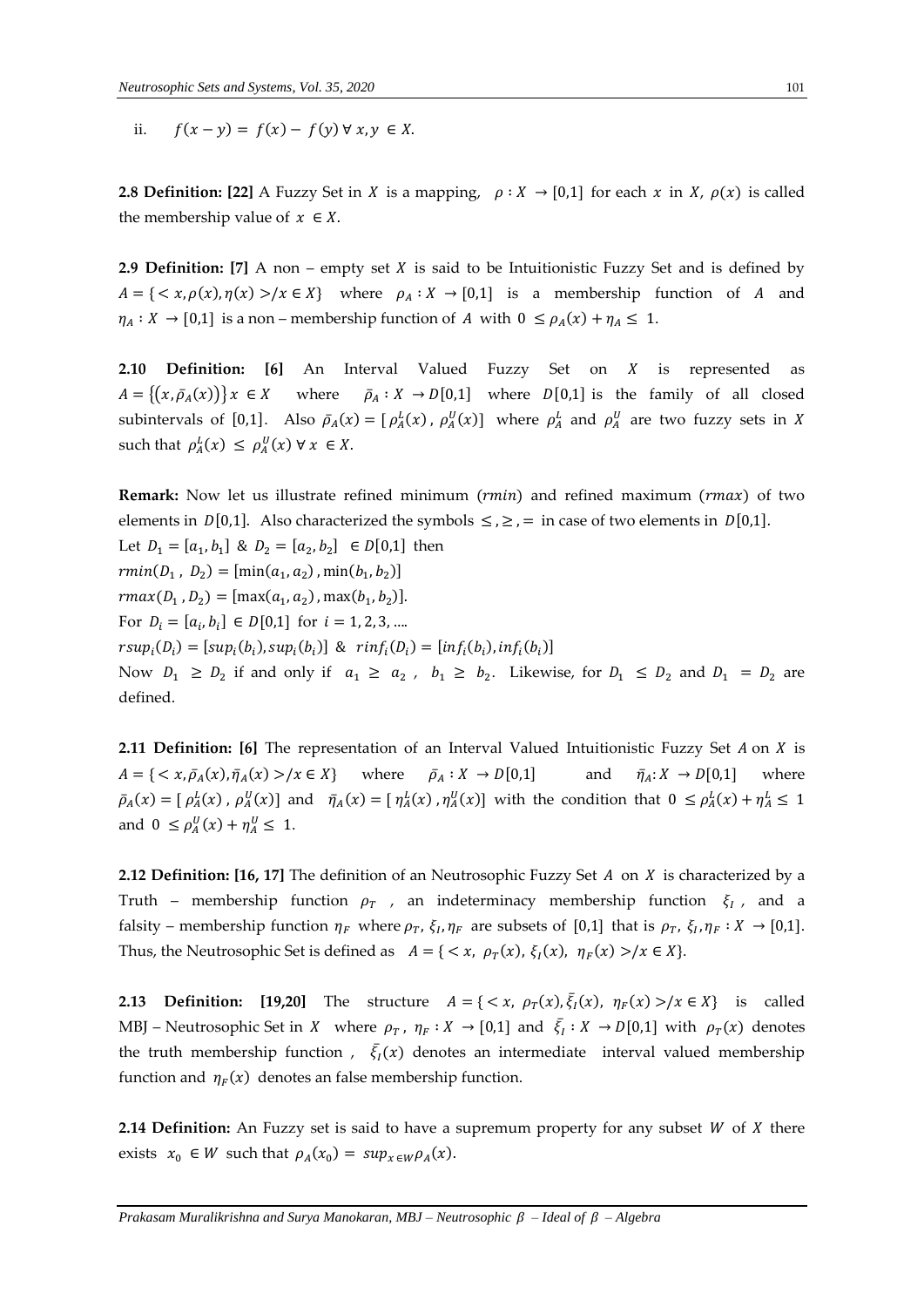**2.15 Definition:** An Intuitionistic Fuzzy Set A is said to have a  $sup - inf$  property for any subset W of X, there exists  $x_0 \in W$  such that  $\rho_A(x_0) = \sup_{x \in W} \rho_A(x)$  and  $\eta_A(x_0) = \inf_{x \in W} \eta_A(x)$ .

**2.16 Definition:** An Interval Valued Intuitionistic Fuzzy Set  $A$  in any set  $X$  is said to have  $rsup-rinf$  property if for subset *W* of *X* there exists  $x_0 \in W$  such that  $\bar{p}_A(x_0) = r s u p_{x \in W} \bar{p}_A(x)$  and  $\bar{\eta}_A(x_0) = r i n f_{x \in W} \bar{\eta}_A(x)$ .

**2.17 Definition:** [19] An MBJ – Neutrosophic Fuzzy Set A in X has  $sup - rsup - inf$  property if for subset *W* of *X* there exists  $x_0 \in W$  such that  $\rho_A(x_0) = \sup_{x \in W} \rho_A(x)$  ;  $\bar{\xi}_A(x_0) = r \sup_{x \in W} \bar{\xi}_A(x); \eta_A(x_0) = i n f_{x \in W} \eta_A(x)$  respectively.

**2.18 Definition: [12]** An Interval Valued Fuzzy Set  $A = \{ \langle x, \bar{\rho}_A(x) \rangle | x \in X \}$  in X is said to be Interval Valued Fuzzy  $\beta$  – ideal of X if

- i.  $\bar{\rho}_A(0) \ge \bar{\rho}_A(x)$
- ii.  $\bar{\rho}_A(x+y) \geq r \min{\{\bar{\rho}_A(x), \bar{\rho}_A(y)\}}$
- iii.  $\bar{\rho}_A(x) \ge \min\{\bar{\rho}_A(x-y), \bar{\rho}_A(y)\} \forall x, y \in X.$

**2.19 Definition:** An Intuitionistic Fuzzy Set  $A = \{ \langle x, \rho(x), \eta(x) \rangle / x \in X \}$  in X is known as Intuitionistic Fuzzy  $\beta$  - ideal of X if

i.  $\rho_A(0) \geq \rho_A(x)$ (x)  $\eta_A(0) \leq \eta_A(x)$ ii.  $\rho_A(x + y) \ge \min\{\rho_A(x), \rho_A(y)\}$  ;  $\eta_A(x + y) \le \max\{\eta_A(x), \eta_A(y)\}$ iii.  $\rho_A(x) \ge \min\{\rho_A(x - y), \rho_A(y)\}$  ;  $\eta_A(x) \le \max\{\eta_A(x - y), \eta_A(y)\}$ 

**2.20 Definition:** [19] Let *X* be a  $\beta$  – algebra and an MBJ Neutrosophic Set  $A = \{ \rho_A, \ \bar{\zeta}_A, \ \eta_A \}$  is called an MBJ – Neutrosophic  $\beta$  – subalgebra of X if it satisfies

|      | i. $\rho_A(x + y) \ge \min\{\rho_A(x), \rho_A(y)\}\$                   | $\rho_A(x - y) \geq \min\{\rho_A(x), \rho_A(y)\}\$                |
|------|------------------------------------------------------------------------|-------------------------------------------------------------------|
|      | ii. $\bar{\xi}_A(x+y) \geq r \min{\{\bar{\xi}_A(x), \bar{\xi}_A(y)\}}$ | $\bar{\xi}_A(x-y) \geq r \min\{\bar{\xi}_A(x), \bar{\xi}_A(y)\}\$ |
| iii. | $\eta_A(x+y) \leq \max\{\eta_A(x), \eta_A(y)\}\$                       | $\eta_A(x-y) \leq \max\{\eta_A(x), \eta_A(y)\}\$                  |

#### **3 MBJ** – **Neutrosophic**  $\beta$  – **Ideal of**  $\beta$  – **Algebra**

This part frames the structure of MBJ – Neutrosophic  $\beta$  – Ideal of  $\beta$  – Algebra and studied the related results.

**3.1 Definition:** Let  $(X, +, -, 0)$  be a  $\beta$  – algebra. An MBJ – Neutrosophic Set  $K = \{ \rho_K, \bar{\xi}_K, \eta_K \}$  in X is called an MBJ – Neutrosophic  $\beta$  – Ideal of X if it satisfies the following conditions:

i.  $\rho_K(0) \ge \rho_K(x)$  $\rho_K(x + y) \ge \min\{\rho_K(x), \rho_K(y)\}\$  $\rho_K(x) \ge \min\{ \rho_K(x - y)$ ,  $\rho_K(y) \}$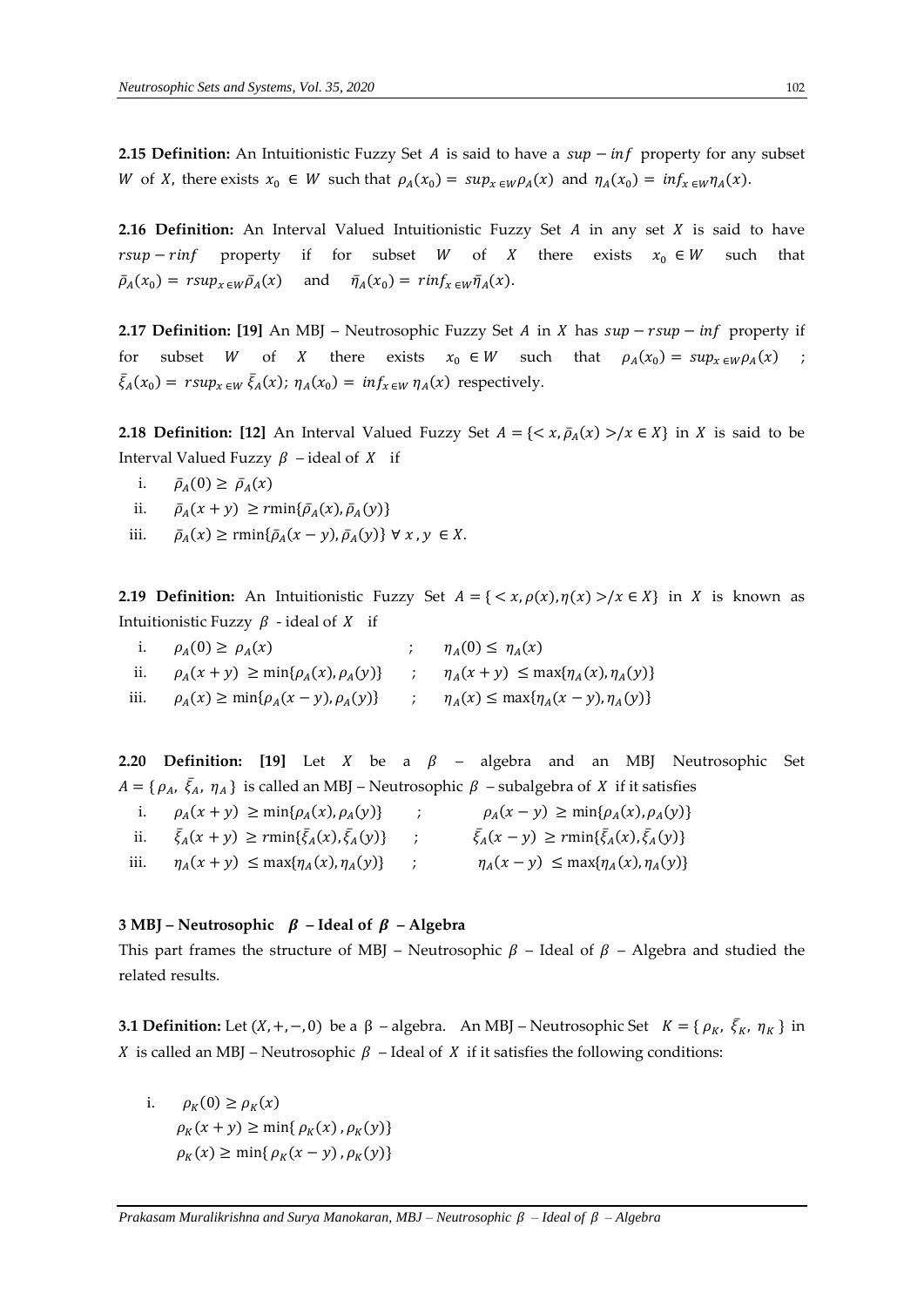- ii.  $\bar{\xi}_K(0) \ge \bar{\xi}_K(x)$  $\bar{\xi}_K(x+y) \geq r \min\{\bar{\xi}_K(x), \bar{\xi}_K(y)\}\$  $\bar{\xi}_K(x) \geq r \min\{\bar{\xi}_K(x-y), \bar{\xi}_K(y)\}\$ 
	- iii.  $\eta_K(0) \leq \eta_K(x)$  $\eta_K(x + y) \le \max{\eta_K(x), \eta_K(y)}$  $\eta_K(x) \leq \max{\{\eta_K(x - y), \eta_K(y)\}} \forall x, y \in X$

**3.2 Example :** A β – algebra *X* in example 2.6 defines a MBJ – Neutrosophic set as  $ρ_A : X → [0,1]$ ;  $\bar{\xi}_A : X \to D[0,1]$  and  $\eta_A : X \to [0,1]$  such that

$$
\rho_A(x) = \begin{cases}\n0.4, & x = 0 \\
0.2, & x = 1,3 \\
0.3, & x = 2\n\end{cases}
$$
\n
$$
\bar{\xi}_{K_A}(x) = \begin{cases}\n[0.3, 0.7] & x = 0 \\
[0.1, 0.5] & x = 1,3 \\
[0.2, 0.6] & x = 2\n\end{cases}
$$
\n
$$
\eta_A(x) = \begin{cases}\n0.1, & x = 0 \\
0.4, & x = 1,3 \\
0.5, & x = 2\n\end{cases}
$$
 is an MBJ–Neutrosophic  $\beta$ –Ideal of X.

**3.3 Theorem:** The intersection of any two MBJ – Neutrosophic  $\beta$  – Ideal of a  $\beta$  – algebra is also an MBJ – Neutrosophic  $\beta$  – Ideal.

Proof: Let 
$$
K_1 \& K_2
$$
 be two MBJ – Neutrosophic  $\beta$  – Ideal of X.  
\nNow,  $(\rho_{K_1 \cap K_2})(0) \ge \min{\rho_{K_1}(0), \rho_{K_2}(0)}$   
\n $= \min{\rho_{K_1}(x), \rho_{K_2}(x)}$   
\n $= (\rho_{K_1 \cap K_2})(x)$   
\n $(\rho_{K_1 \cap K_2})(x + y) \ge \min{\rho_{K_1}(x + y), \rho_{K_2}(x + y) }$   
\n $= \min{\{\min{\rho_{K_1}(x), \rho_{K_1}(y), \rho_{K_2}(x), \rho_{K_2}(y)\}}}$   
\n $= \min{\{\min{\rho_{K_1}(x), \rho_{K_1}(y), \rho_{K_2}(x), \rho_{K_2}(y)\}}}$   
\n $= \min{\{\rho_{K_1 \cap K_2}(x), \rho_{K_1 \cap K_2}(y)\}}$   
\n $\rho_{K_1 \cap K_2}(x) \ge \min{\rho_{K_1}(x), \rho_{K_2}(x) }$   
\n $= \min{\{\min{\rho_{K_1}(x - y), \rho_{K_1}(y), \rho_{K_1}(y), \rho_{K_2}(y)\}}}$   
\n $= \min{\{\min{\rho_{K_1}(x - y), \rho_{K_1}(y), \rho_{K_1}(y), \rho_{K_2}(y)\}}}$   
\n $= \min{\{\min{\rho_{K_1 \cap K_2}(x - y), \rho_{K_1 \cap K_2}(y)\}}}$   
\n $(\bar{\xi}_{K_1 \cap K_2})(0) \ge r \min{\{\bar{\xi}_{K_1}(0), \bar{\xi}_{K_2}(0)\}}}$   
\n $= r \min{\{\bar{\xi}_{K_1}(x), \bar{\xi}_{K_2}(x)\}} = (\bar{\xi}_{K_1 \cap K_2})(x)$   
\n $= (\bar{\xi}_{K_1 \cap K_2})(x)$   
\n $= \min{\{\bar{\xi}_{K_1}(x), \bar{\xi}_{K_2}(x + y)\}}$   
\n $= \min{\{\bar{\xi}_{K_1}(x), \bar{\xi}_{K_2}(x), \rho_{K_1 \cap K_2}(y)\}}.$   
\n $= \min{\{\bar{\xi}_{K_1 \cap K_2}(x), \bar$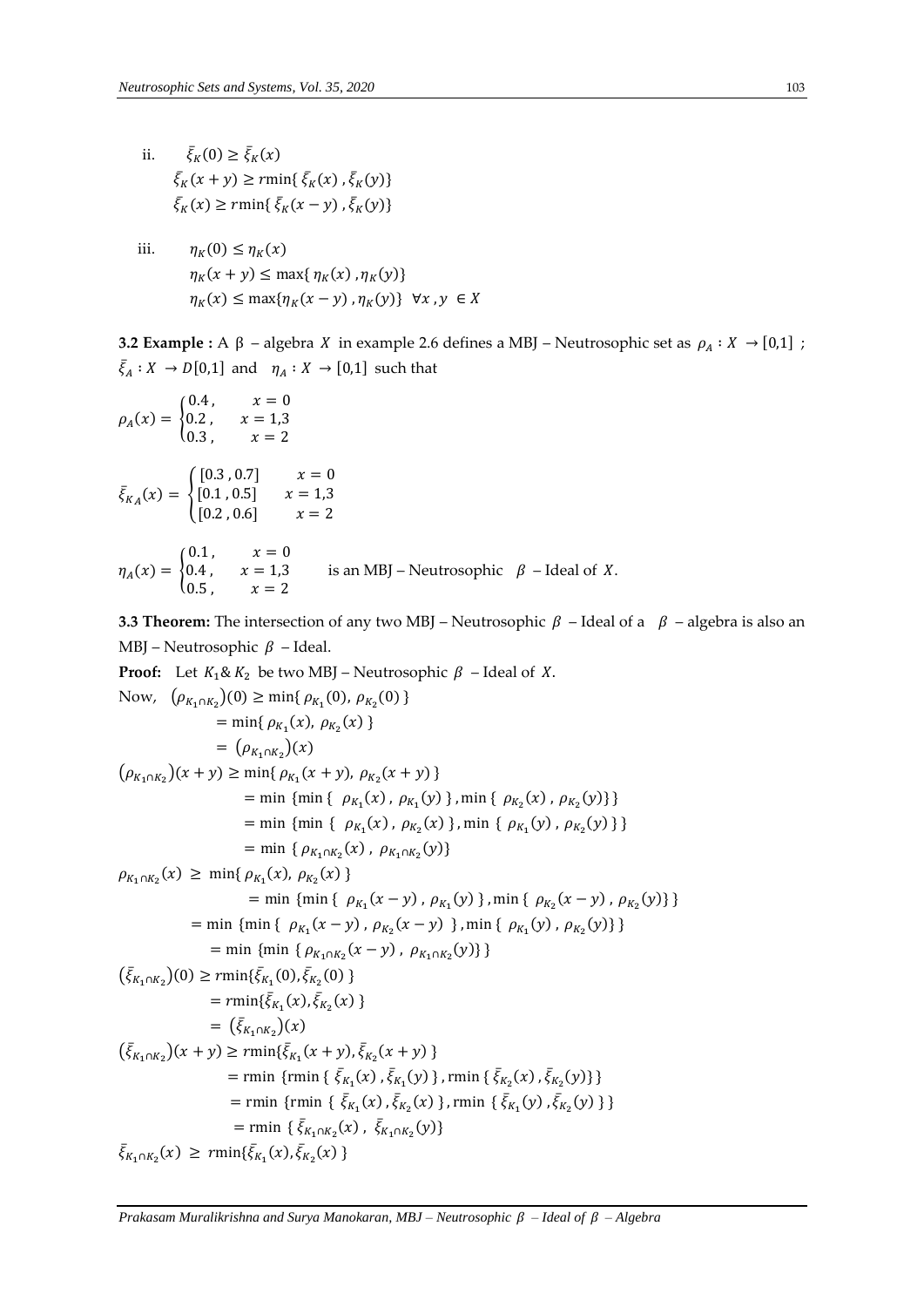= rmin { rmin {  $\bar{\xi}_{K_1}(x-y)$ ,  $\bar{\xi}_{K_1}(y)$  }, rmin {  $\bar{\xi}_{K_2}(x-y)$ ,  $\bar{\xi}_{K_2}(y)$ } } = rmin { rmin {  $\bar{\xi}_{K_1}(x-y)$ ,  $\bar{\xi}_{K_2}(x-y)$  }, rmin {  $\bar{\xi}_{K_1}(y)$ ,  $\bar{\xi}_{K_2}(y)$ } = rmin { rmin {  $\bar{\xi}_{K_1 \cap K_2}(x - y)$ ,  $\bar{\xi}_{K_1 \cap K_2}(y)$ } }  $(\eta_{K_1 \cap K_2})(0) \le \max{\eta_{K_1}(0), \eta_{K_2}(0)}$  $=$  max{ $\eta_{K_1}(x), \eta_{K_2}(x)$  }  $= (\eta_{K_1 \cap K_2})(x)$  $(\eta_{K_1 \cap K_2})(x + y) \le \max{\eta_{K_1}(x + y), \eta_{K_2}(x + y)}$ = max {  $\eta_{K_1}(x)$ ,  $\eta_{K_1}(y)$  }, max {  $\eta_{K_2}(x)$ ,  $\eta_{K_2}(y)$  } } = max {  $\eta_{K_1}(x)$ ,  $\eta_{K_2}(x)$ }, max {  $\eta_{K_1}(y)$ ,  $\eta_{K_2}(y)$ }} = max { $\eta_{K_1 \cap K_2}(x)$ ,  $\eta_{K_1 \cap K_2}(y)$ }

$$
\eta_{K_1 \cap K_2}(x) \le \max\{\eta_{K_1}(x), \eta_{K_2}(x)\}\
$$
  
= max {max { $\eta_{K_1}(x - y), \eta_{K_1}(y)$ }, max { $\eta_{K_2}(x - y), \eta_{K_2}(y)$ }}\}  
= max {max { $\eta_{K_1}(x - y), \eta_{K_2}(x - y)$ }, max { $\eta_{K_1}(y), \eta_{K_2}(y)$ }}  
= max {max { $\eta_{K_1 \cap K_2}(x - y), \eta_{K_1 \cap K_2}(y)$ }}

Hence  $K_1 \cap K_2$  is an MBJ – Neutrosophic β – Ideal of X.

**3.4 Theorem:** The intersection of any set of MBJ – Neutrosophic  $β$  – Ideal of a  $β$  – Algebra *X* is also an MBJ – Neutrosophic β – Ideal.

**3.5 Theorem:** Let  $K = \{ \rho_K, \bar{\zeta}_K, \eta_K \}$  be an MBJ – Neutrosophic  $\beta$  – Ideal. If  $x \leq y$  then  $\rho_K(x) \ge \rho_K(y)$ ;  $\bar{\xi}_K(x) \ge \bar{\xi}_K(y)$  and  $\eta_K(x) \le \eta_K(y)$ . **Proof:** For any  $x, y \in X$ ,  $x \leq y \implies x - y = 0$ .  $\rho_K(x) \ge \min \{ \rho_K(x - y), \rho_K(y) \}$  $=$  min {  $\rho_K(0)$ ,  $\rho_K(y)$  }  $= \rho_K(y)$  $\rho_K(x) \ge \rho_K(y)$  $\bar{\xi}_K(x) \ge \text{rmin} \{ \bar{\xi}_K(x - y), \bar{\xi}_K(y) \}$  $=$  rmin { $\bar{\xi}_K(0)$ ,  $\bar{\xi}_K(y)$ }  $= \bar{\xi}_K(y)$  $\bar{\xi}_K(x) \geq \bar{\xi}_K(y)$  $\eta_K(x) \leq \max \{ \eta_K(x - y), \eta_K(y) \}$  $=$  max {  $\eta_K(0)$ ,  $\eta_K(y)$ }  $= \eta_K(y)$  $\eta_K(x) \leq \eta_K(y)$ .

**3.6 Theorem:** Let *K* be an MBJ – Neutrosophic  $\beta$  – Ideal of *X* whenever  $x \leq z + y$  then  $\rho_K(x) \ge \min\{\rho_K(z), \rho_K(y)\}\;$  ;  $\bar{\xi}_K(x) \geq r \min\{\bar{\xi}_K(z), \bar{\xi}_K(y)\}$  and  $\eta_K(x) \leq \max\{\eta_K(z), \eta_K(y)\}\$ **Proof:** For  $x, y, z \in X$  $\rho_K(x) \ge \min \{ \rho_K(x - y), \rho_K(y) \}$ = min { min {  $\rho_K((x - y) - z)$ ,  $\rho_K(z)$  },  $\rho_K(y)$  }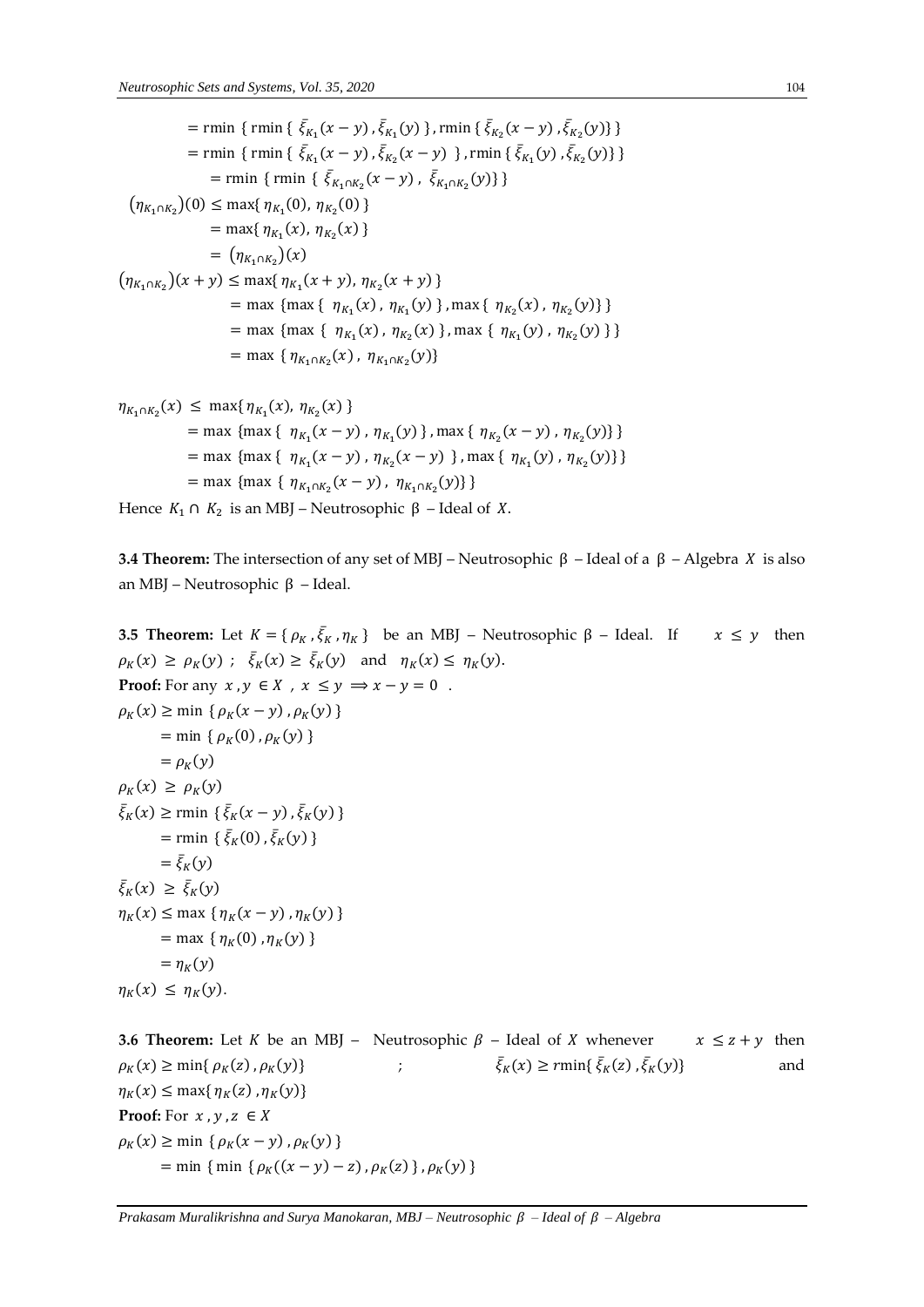$$
= \min \{ \min \{ \rho_K(x - (z + y)), \rho_K(z) \}, \rho_K(y) \}
$$
  
\n
$$
= \min \{ \min \{ \rho_K(0), \rho_K(z) \}, \rho_K(y) \}
$$
  
\n
$$
\geq \min \{ \rho_K(z), \rho_K(y) \}
$$
  
\n
$$
\bar{\xi}_K(x) \geq \min \{ \bar{\xi}_K(x - y), \bar{\xi}_K(y) \}
$$
  
\n
$$
= \min \{ \min \{ \bar{\xi}_K((x - y) - z), \bar{\xi}_K(z) \}, \bar{\xi}_K(y) \}
$$
  
\n
$$
= \min \{ \min \{ \bar{\xi}_K(x - (z + y)), \bar{\xi}_K(z) \}, \bar{\xi}_K(y) \}
$$
  
\n
$$
\geq \min \{ \bar{\xi}_K(z), \bar{\xi}_K(y) \}
$$
  
\n
$$
\geq \min \{ \bar{\xi}_K(z), \bar{\xi}_K(y) \}
$$
  
\n
$$
= \max \{ \eta_K(x - y), \eta_K(y) \}
$$
  
\n
$$
= \max \{ \max \{ \eta_K(x - (z + y)), \eta_K(z) \}, \eta_K(y) \}
$$
  
\n
$$
= \max \{ \max \{ \eta_K(x - (z + y)), \eta_K(z) \}, \eta_K(y) \}
$$
  
\n
$$
= \max \{ \max \{ \eta_K(0), \eta_K(z) \}, \eta_K(y) \}
$$
  
\n
$$
\leq \max \{ \eta_K(z), \eta_K(y) \}
$$

**3.7 Theorem:** Let  $K = \{ \rho_K, \bar{\zeta}_K, \eta_K \}$  be an MBJ – Neutrosophic  $\beta$  – Ideal of *X*, then sets  $X_{\rho_K} = \{ x \in X : \rho_K(x) = \rho_K(0) \}$  ;  $= \{ x \in X : \bar{\xi}_K(x) = \bar{\xi}_K(0) \}$  and  $X_{\eta_K} = \{ x \in X : \eta_K(x) = \eta_K(0) \}$  are  $\beta$  – ideals of X. **Proof:** Since  $\rho_K(x) = \rho_K(0) \implies 0 \in X_{\rho_K}$ If  $x - y$ ,  $y \in X_{\rho_K}$  $\Rightarrow \rho_K(x - y) = \rho_K(0)$ ;  $\rho_K(y) = \rho_K(0)$ Now,  $\rho_K(x) \ge \min \{ \rho_K(x - y), \rho_K(y) \}$  $=$  min { $\rho_K(0)$ ,  $\rho_K(0)$ }  $= \rho_K(0)$  $\rho_K(x) \geq \rho_K(0)$ But  $\rho_K(x) \le \rho_K(0)$  implies  $\rho_K(x) = \rho_K(0)$  $\Rightarrow$   $x \in X_{\rho_K}$  $x - y$ ,  $y \in X_{\rho_K} \Longrightarrow x \in X_{\rho_K}$ ∴  $X_{\rho_K}$  is an β – Ideal of X  $\bar{\xi}_K(x) = \bar{\xi}_K(0) \implies 0 \in X_{\bar{\xi}_K}$ If  $x - y$ ,  $y \in X_{\bar{\varepsilon}_V}$  $\Rightarrow \bar{\xi}_K(x-y) = \bar{\xi}_K(0)$ ;  $\bar{\xi}_K(y) = \bar{\xi}_K(0)$ Now,  $\bar{\xi}_K(x) \ge \text{rmin} \left\{ \bar{\xi}_K(x-y), \bar{\xi}_K(y) \right\}$  $=$  rmin { $\bar{\xi}_K(0)$ ,  $\bar{\xi}_K(0)$ }  $= \bar{\xi}_K(0)$  $\bar{\xi}_K(x) \geq \bar{\xi}_K(0)$ But  $\bar{\xi}_K(x) \leq \bar{\xi}_K(0)$  implies  $\bar{\xi}_K(x) = \bar{\xi}_K(0)$  $\Rightarrow$   $x \in X_{\bar{\xi}_K}$  $x - y$ ,  $y \in X_{\bar{\xi}_K} \implies x \in X_{\bar{\xi}_K}$ ∴  $X_{\bar{\xi}_K}$  is an β – Ideal of X. Similarly,  $X_{\eta_K}$  is also an  $\beta$  – Ideal of X.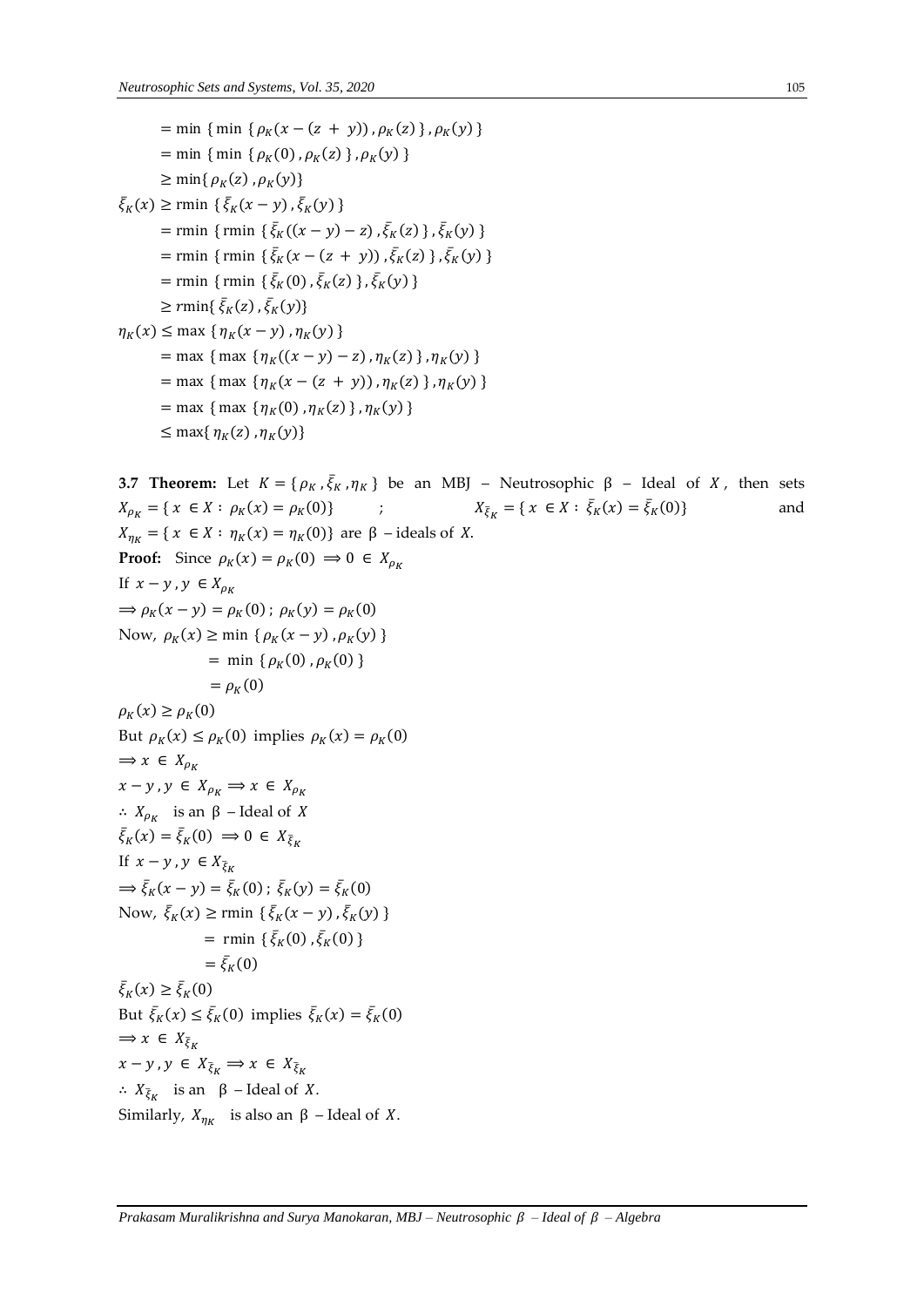**3.8 Theorem:** Suppose *J* is subset of *X*. An MBJ – Neutrosophic set  $K = \{ \rho_K, \bar{\xi}_K, \eta_K \}$  such that  $\rho_K = \begin{cases} t, & x \in J \\ s, & x \notin J \end{cases}$ t,  $x \in J$ <br>  $s, x \notin J$  ;  $\bar{\xi}_K = \begin{cases} \bar{t}, & x \in J \\ \bar{s}, & x \notin J \end{cases}$  $\overline{t}$ ,  $x \in J$ <br>  $\overline{s}$ ,  $x \notin J$  and  $\eta_K = \begin{cases} \alpha, & \text{if } K \leq J \\ \beta, & \text{if } K \leq J \end{cases}$  $\beta$ ,  $x \notin J$  where  $t, s, \alpha, \beta \in [0,1]$  and  $\bar{t}$ ,  $\bar{s} \in D[0,1]$  with  $[t_0,t_1] \geq [s_0,s_1]$ . Then the MBJ – Neutrosophic set  $K = \{ \rho_K, \bar{\zeta}_K, \eta_K \}$  is an MBJ – Neutrosophic  $\beta$  – ideal of X if and only if *J* is an  $\beta$  – ideal of X. **Proof:** Consider an MBJ – Neutrosophic set  $K = \{ \rho_K, \bar{\xi}_K, \eta_K \}$  is an MBJ - Neutrosophic  $\beta$  – ideal of

x  
\ni) 
$$
a) \rho_K(0) \ge \rho_K(x) \forall x \in X
$$
  
\n $\rho_K(0) = t \Rightarrow 0 \in J$   
\nb) For  $x, y \in J$   
\n $\Rightarrow \rho_K(x) = t = \rho_K(y)$   
\n $\therefore \rho_K(x + y) \ge \min{\rho_K(x), \rho_K(y)}$   
\n $= \min{\{t, t\}}$   
\n $\rho_K(x + y) = t$   
\n $\Rightarrow x + y \in J$   
\nc) For  $x, y \in J$  if  $x - y$  and  $y \in J$   
\n $\Rightarrow \rho_K(x - y) = t = \rho_K(y)$   
\n $\therefore \rho_K(x) \ge \min{\rho_K(x - y), \rho_K(y)}$   
\n $= \min{\{t, t\}} = t$   
\n $\rho_K(x) = t$   
\n $\Rightarrow x \in J$   
\nii)  $a) \xi_K(0) \ge \xi_K(x) \forall x \in X$   
\n $\xi_K(0) = [t_0, t_1] \Rightarrow 0 \in J$   
\nb) For  $x, y \in J$   
\n $\Rightarrow \xi_K(x) = [t_0, t_1] = \xi_K(y)$   
\n $\therefore \xi_K(x + y) \ge \min{\{\xi_K(x), \xi_K(y)\}}$   
\n $= \min{\{t_0, t_1\}, [t_0, t_1]\}$   
\n $\Rightarrow x + y \in J$   
\nc) For  $x, y \in J$  if  $x - y$  and  $y \in J$   
\n $\Rightarrow \xi_K(x - y) = [t_0, t_1] = \xi_K(y)$   
\n $\therefore \xi_K(x) \ge \text{rmin}\{\xi_K(x - y), \xi_K(y)\}$   
\n $= \text{rmin}\{t_0, t_1\}, [t_0, t_1]\} = [t_0, t_1]$   
\n $\Rightarrow x \in J$   
\nii)  $a) \eta_K(0) \le \eta_K(x) \forall x \in X$   
\n $\eta_K(0) = a \Rightarrow 0 \in J$   
\nb) For  $x, y \in J$   
\n $\Rightarrow \eta_K(x) = \alpha = \eta_K(y)$   
\n $\therefore \eta_K$ 

 $\eta_K(x + y) = \alpha$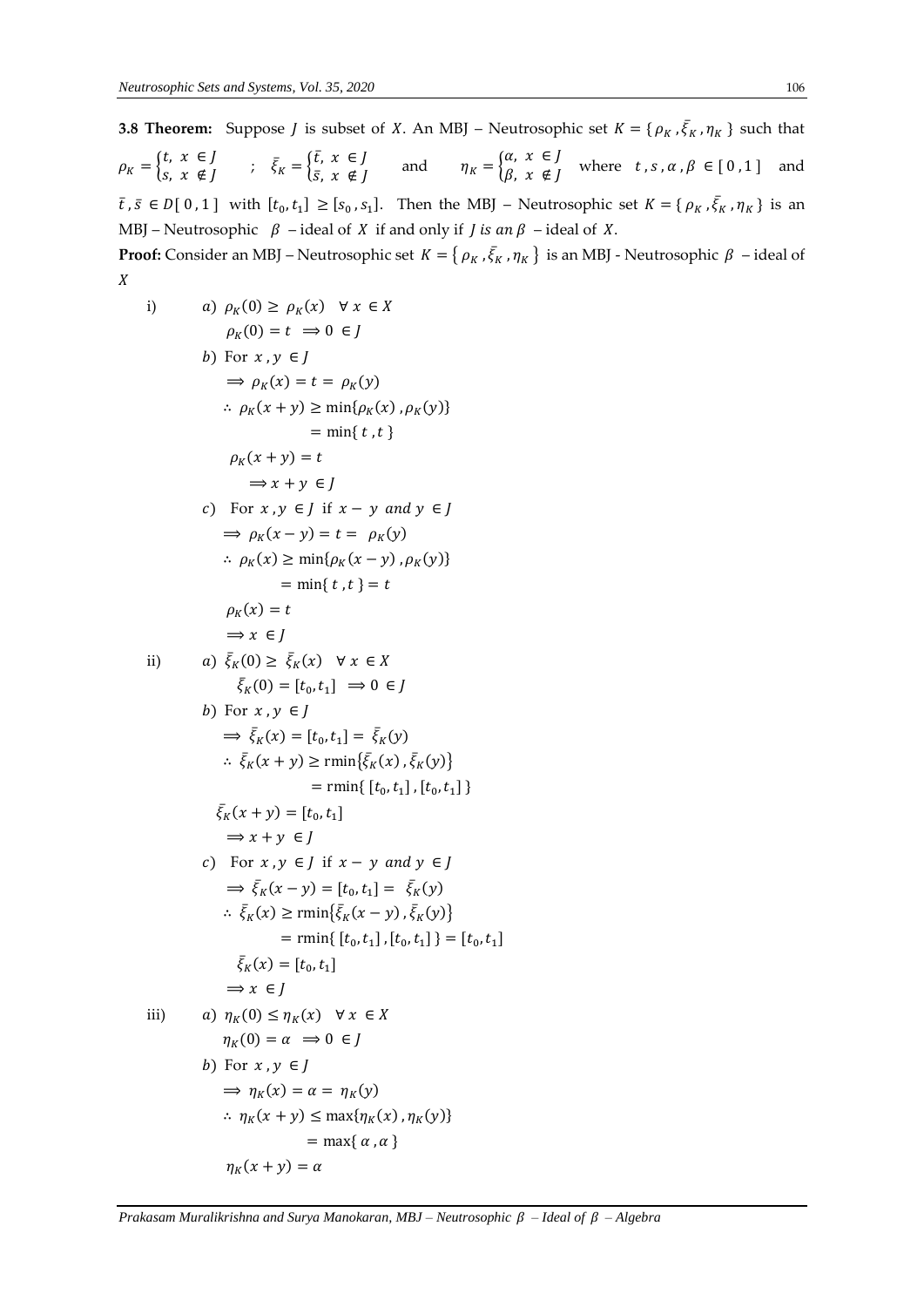$$
\Rightarrow x + y \in J
$$
  
\nc) For  $x, y \in J$  if  $x - y$  and  $y \in J$   
\n
$$
\Rightarrow \eta_K(x - y) = \alpha = \eta_K(y)
$$
  
\n
$$
\therefore \eta_K(x) \le \max{\eta_K(x - y), \eta_K(y)}
$$
  
\n
$$
= \max{\alpha, \alpha} = \alpha
$$
  
\n
$$
\eta_K(x) = \alpha
$$
  
\n
$$
\Rightarrow x \in J
$$
  
\n
$$
\therefore J \text{ is an } \beta \text{ - ideal of } X
$$

Conversely, assuming  $J$  is an  $\beta$  – ideal of X. Then

i)   
\na) If 
$$
0 \in J
$$
  
\nImplies  $\rho_K(0) = t$   
\nAlso  $\forall x \in X$ , Im  $(\rho_K) = [t, s] \& t > s$   
\n $\Rightarrow \rho_K(0) \ge \rho_K(x) \forall x \in X$   
\nb) For any  $x, y \in J$   
\n $\Rightarrow x + y \in J$   
\n $\Rightarrow \rho_K(x) = \rho_K(x + y) = t = \rho_K(y)$   
\n $= \min{\rho_K(x), \rho_K(y)}$   
\nc) For any  $x, y \in J$   
\nIf  $x - y$  and  $y \in J \Rightarrow x \in J$   
\n $\rho_K(x) = t = \min[t, t] = \min{\rho_K(x - y), \rho_K(y)}$   
\nii)   
\na) If  $0 \in J$   
\nImplies  $\bar{\xi}_K(0) = \bar{t}$   
\nAlso  $\forall x \in X$ , Im  $(\bar{\xi}_K) = [\bar{t}, \bar{s}] \& \bar{t} > \bar{s}$   
\n $\Rightarrow \bar{\xi}_K(0) \ge \bar{\xi}_K(x) \forall x \in X$   
\nb) For any  $x, y \in J$   
\n $\Rightarrow x + y \in J$   
\n $\Rightarrow \bar{\xi}_K(x) = \bar{\xi}_K(x + y) = \bar{t} = \bar{\xi}_K(y)$   
\n $= \min{\{\bar{\xi}_K(x), \bar{\xi}_K(y)\}}$   
\nc) For any  $x, y \in J$   
\nIf  $x - y$  and  $y \in J \Rightarrow x \in J$   
\nIf  $x - y$  and  $y \in J \Rightarrow x \in J$   
\nIf  $x - y$  and  $y \in J \Rightarrow x \in J$   
\nIf  $x - y$  and  $y \in J \Rightarrow x \in J$   
\nIf  $x = y$  and  $y \in J \Rightarrow x \in J$   
\nIf  $x = y$  and  $y \in J \Rightarrow x \in J$   
\nIf  $x = y$  and  $y \in J \Rightarrow x \in J$   
\nIf  $x = y$  and  $y \in J \Rightarrow x \in J$   
\nIf  $x = y$  and  $y \in J \Rightarrow x \in$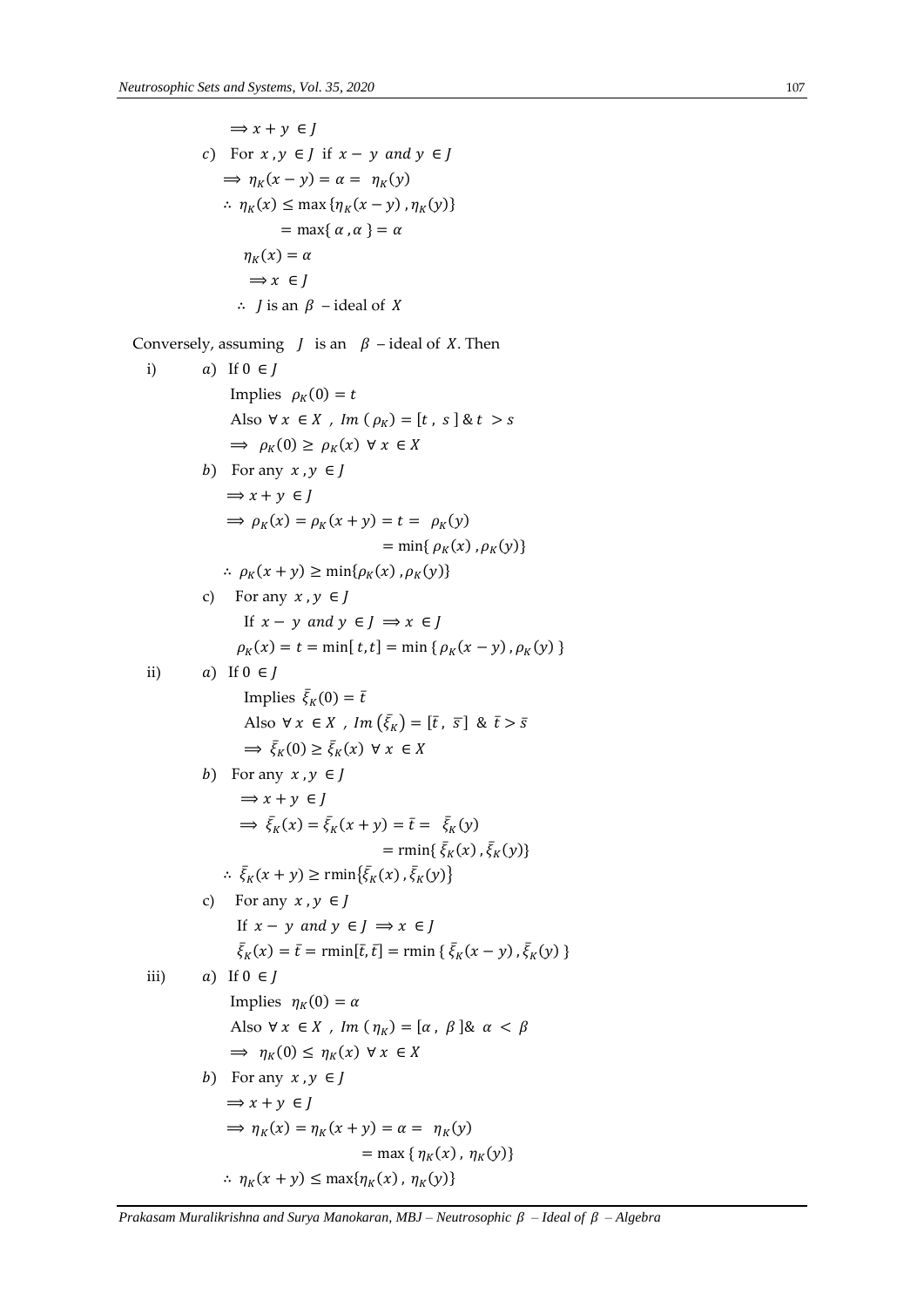c) For any  $x, y \in I$ If  $x - y$  and  $y \in J \implies x \in J$  $\eta_K(x) = \alpha = \max[\alpha, \alpha] = \max\{\eta_K(x - y), \eta_K(y)\}\$ ∴ *K* is an MBJ –  $\beta$  – Ideal of *X*.

**3.9 Definition:** Let  $K = \{ \langle x, \rho_K(x), \overline{\xi_K}(x), \eta_K(x) \rangle \mid x \in X \}$  be an MBJ- Neutrosophic Set in X and  $f: X \to Y$  be a mapping then the image of K under f,  $f(K)$  is defined as  $f(K) = \{ \langle x, f_{\text{sup}}(\rho_K), f_{\text{sup}}(\bar{\xi}_K), f_{\text{inf}} \eta_K(x) \rangle / x \in Y \}$  where  $f_{\text{sup}}(\rho_K)(y) = \sup_{x \in f^{-1}(y)} \rho_K(x)$ ;  $f_{rsup}(\bar{\zeta}_K)(y) = rsup_{x \in f^{-1}(y)}\bar{\zeta}_K(x)$  and  $f_{inf}(\eta_K)(y) = inf_{x \in f^{-1}(y)}\eta_K(x)$ 

**3.10 Definition:** Let  $f : X \to Y$  be a function and let K and L be two MBJ – Neutrosophic  $\beta$  – Ideal in X&Y respectively then the preimage of *L* under *f* is defined by  $f^{-1}(L) = \{x, f^{-1}(\rho_K(x)), f^{-1}(\bar{\zeta}_K(x)), f^{-1}(\eta_K(x)) > / x \in X\}$  such that

$$
f^{-1}(\rho_K(x)) = \rho_K(f(x))
$$
;  $f^{-1}(\bar{\xi}_K(x)) = \bar{\xi}_K(f(x))$  and  $f^{-1}(\eta_K(x)) = \eta_K(f(x))$ .

**3.11 Theorem:** Let  $f : X \to Y$  be an onto homomorphism of  $\beta$  - algebra. Suppose K is an MBJ – Neutrosophic  $\beta$  – Ideal of Y, then the preimage of  $f^{-1}(K)$  is an MBJ – Neutrosophic  $\beta$  – Ideal of X.

**Proof:** Suppose *K* be an MBJ - Neutrosophic  $\beta$  - ideal of *Y* 

i) For 
$$
x \in X
$$
  
\n $f^{-1}(\rho_K(0)) = \rho_K(f(0))$   
\n $= \rho_K(0)$   
\n $\ge \rho_K(x)$   
\nFor some  $x, y \in X$   
\n $f^{-1}(\rho_K)(x + y) = \rho_K(f(x + y))$   
\n $= \rho_K(f(x) + f(y))$   
\n $\ge \min{\rho_K(f(x)), \rho_K(f(y))}$   
\n $= \min{\{f^{-1}(\rho_K(x)), f^{-1}(\rho_K(y))\}}$   
\n $f^{-1}(\rho_K)(x) = \rho_K(f(x))$   
\n $\ge \min{\rho_K(f(x) - f(y)), \rho_K(f(y))}$   
\n $= \min{\rho_K(f(x - y)), \rho_K(f(y))}$   
\n $= \min{\{f^{-1}(\rho_K(x - y)), f^{-1}(\rho_K(y))\}}$   
\nii)  $f^{-1}(\bar{\xi}_K(0)) = \bar{\xi}_K(f(0))$   
\n $= \bar{\xi}_K(0)$   
\n $\ge \bar{\xi}_K(x)$   
\nFor some  $x, y \in X$   
\n $f^{-1}(\bar{\xi}_K)(x + y) = \bar{\xi}_K(f(x + y))$ 

$$
\geq \xi_K(x)
$$
  
For some  $x, y \in X$   

$$
f^{-1}(\bar{\xi}_K)(x + y) = \bar{\xi}_K (f(x + y))
$$

$$
= \bar{\xi}_K (f(x) + f(y))
$$

$$
\geq rmin \{ \bar{\xi}_K (f(x)), \bar{\xi}_K (f(y)) \}
$$

$$
= \min\{ f^{-1}\left(\bar{\xi}_K(x)\right), f^{-1}\left(\bar{\xi}_K(y)\right)\}
$$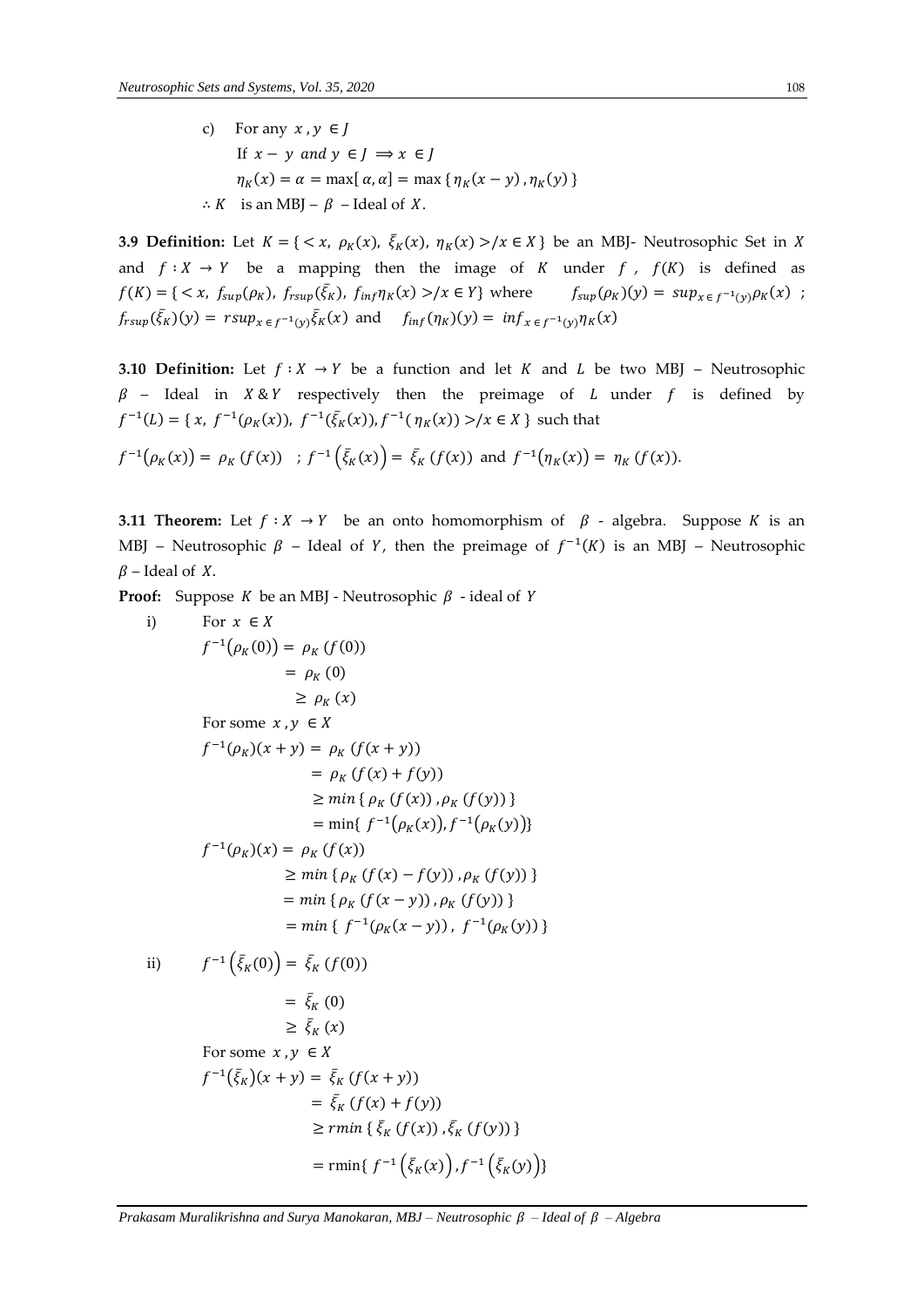$$
f^{-1}(\bar{\xi}_K)(x) = \bar{\xi}_K (f(x))
$$
  
\n
$$
\geq rmin \{ \bar{\xi}_K (f(x) - f(y)), \bar{\xi}_K (f(y)) \}
$$
  
\n
$$
= rmin \{ \bar{\xi}_K (f(x - y)), \bar{\xi}_K (f(y)) \}
$$
  
\n
$$
= rmin \{ f^{-1}(\bar{\xi}_K(x - y)), f^{-1}(\bar{\xi}_K(y)) \}
$$
  
\n
$$
= \eta_K (0)
$$
  
\n
$$
\leq \eta_K (x)
$$
  
\nFor some  $x, y \in X$   
\n
$$
f^{-1}(\eta_K)(x + y) = \eta_K (f(x + y))
$$
  
\n
$$
= \eta_K (f(x) + f(y))
$$
  
\n
$$
\leq max \{ \eta_K (f(x)), \eta_K (f(y)) \}
$$
  
\n
$$
= max \{ f^{-1}(\eta_K(x)), f^{-1}(\eta_K(y)) \}
$$
  
\n
$$
f^{-1}(\eta_K)(x) = \eta_K (f(x))
$$
  
\n
$$
\leq max \{ \eta_K (f(x) - f(y)), \eta_K (f(y)) \}
$$
  
\n
$$
= max \{ f^{-1}(\eta_K(x - y)), f^{-1}(\eta_K(y)) \}
$$
  
\n
$$
= max \{ f^{-1}(\eta_K(x - y)), f^{-1}(\eta_K(y)) \}
$$
  
\n
$$
= max \{ f^{-1}(\eta_K(x - y)), f^{-1}(\eta_K(y)) \}
$$
  
\nHence  $f^{-1}(K)$  is an MBJ –  $\beta$ - Ideal of X.

**3.12 Theorem:** Let  $f : X \to X$  be an endomorphism on X. If K is an MBJ – Neutrosophic  $\beta$  – Ideal of X then  $f(K) = \{ \langle x, \rho_f(x) = \rho(f(x)) , \bar{\xi}_f(x) = \bar{\xi}(f(x)), \eta_f(x) = \eta(f(x)) \rangle \mid x \in X \}$  is an MBJ – Neutrosophic  $\beta$  – Ideal of *X*.

**Proof:** Suppose *K* be an MBJ – Neutrosophic  $\beta$  - ideal of *X*. Then,

i) 
$$
\rho_f(0) = \rho(f(0))
$$

$$
= \rho(0) \ge \rho(x) \forall x \in X
$$

$$
\rho_f(x + y) = \rho(f(x + y))
$$

$$
= \rho(f(x) + f(y))
$$

$$
= \min \{ \rho(f(x)) + \rho(f(y)) \}
$$

$$
= \min \{ \rho_f(x), \rho_f(y) \} \forall x, y \in X
$$
Also, 
$$
\rho_f(x) = \rho(f(x))
$$

$$
\ge \min \{ \rho(f(x) - f(y)), \rho(f(y)) \}
$$

$$
= \min \{ \rho(f(x - y)), \rho(f(y)) \}
$$

$$
= \min \{ \rho_f(x - y), \rho_f(y) \}
$$

ii) 
$$
\bar{\xi}_f(0) = \bar{\xi}(f(0))
$$

$$
= \bar{\xi}(0) \ge \bar{\xi}(x) \forall x \in X
$$

$$
\bar{\xi}_f(x + y) = \bar{\xi}(f(x + y))
$$

$$
= \bar{\xi}(f(x) + f(y))
$$

$$
= \min \{ \bar{\xi}(f(x)) + \bar{\xi}(f(y)) \}
$$

$$
= \min \{ \bar{\xi}_f(x), \bar{\xi}_f(y) \} \forall x, y \in X
$$
Also,  $\bar{\xi}_f(x) = \bar{\xi}(f(x))$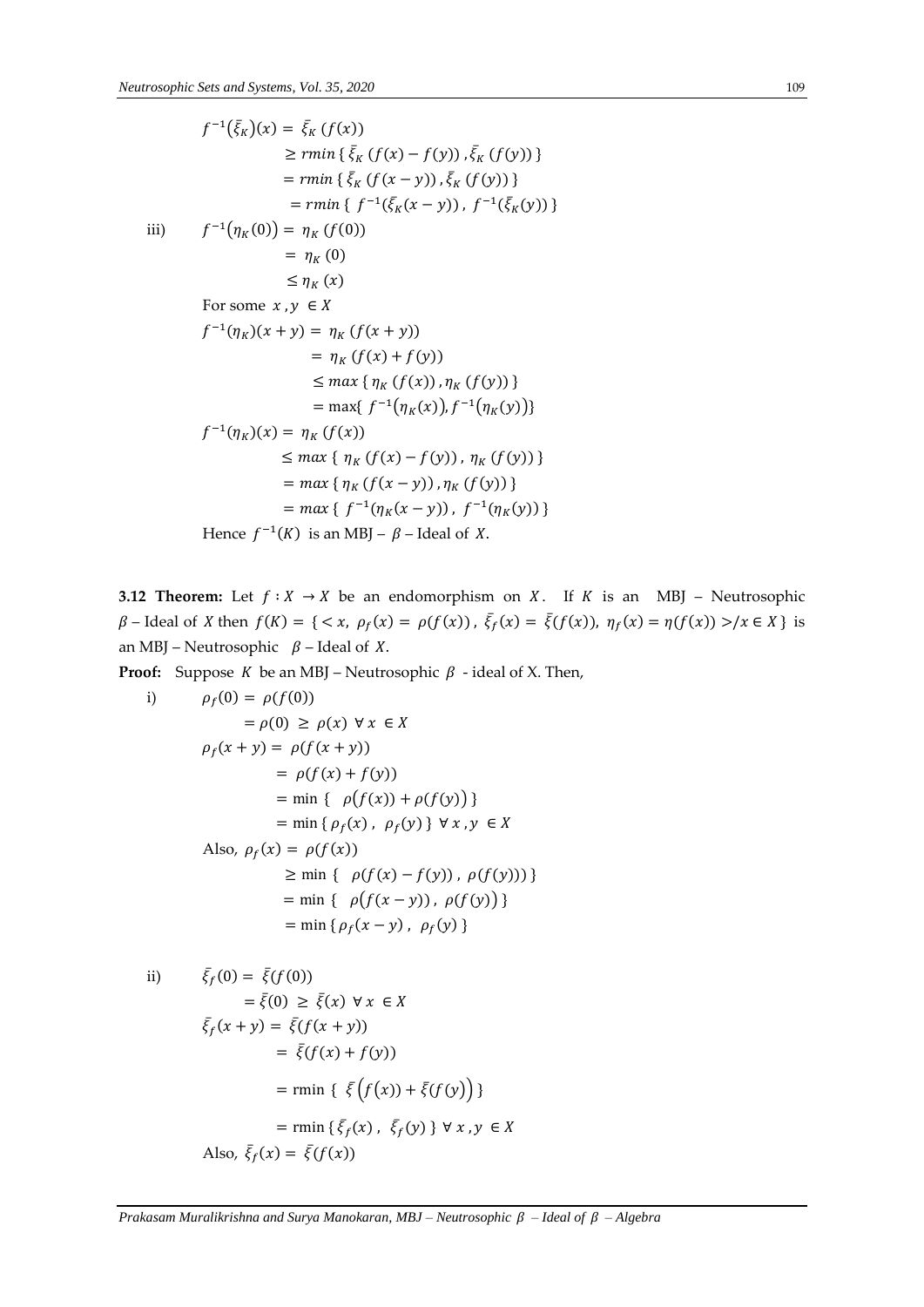$\geq$  rmin {  $\xi(f(x) - f(y))$ ,  $\xi(f(y))$ } = rmin {  $\bar{\xi} \left( f(x - y) \right)$ ,  $\bar{\xi}(f(y))$  }  $=$  rmin {  $\bar{\xi}_f(x-y)$  ,  $\bar{\xi}_f(y)$  } iii)  $\eta_f(0) = \eta(f(0))$  $= \eta(0) \leq \eta(x) \forall x \in X$  $\eta_f(x + y) = \eta(f(x + y))$  $= \eta(f(x) + f(y))$  $=$  max {  $\eta(f(x)) + \eta(f(y))$  }  $=$  max {  $\eta_f(x)$  ,  $\eta_f(y)$  }  $\forall x, y \in X$ Also,  $\eta_f(x) = \eta(f(x))$  $\leq$  max {  $\eta(f(x) - f(y))$ ,  $\eta(f(y))$ }  $=$  max {  $\eta(f(x - y))$ ,  $\eta(f(y))$ }  $=$  max {  $\eta_f(x - y)$ ,  $\eta_f(y)$  } ∴  $f(K)$  is an MBJ –  $\beta$  – Ideal of X.

**3.13 Theorem:** Let  $f : X \to Y$  be a homomorphism of  $\beta$  – algebra. If K is an MBJ – Neutrosophic  $\beta$  – Ideal of X, with sup – rsup – inf property and ker(f)  $\subseteq X_K$  then the image of the set  $K$ ,  $f(K)$  is an MBJ – Neutrosophic  $\beta$  – ideal of Y.

**Proof:** Suppose *K* is an MBJ – Neutrosophic  $\beta$  – Ideal of *X*, with sup – rsup – inf property and  $ker(f)$  ⊆  $X_K$  then

$$
f(\rho_K)(0) = \sup_{x \in f^{-1}(0)} \{ \rho_K(x) \}
$$
  
\n
$$
= \rho_K(0)
$$
  
\n
$$
\ge \rho_K(x) \forall x \in X
$$
  
\nHence,  $f(\rho_K)(0) = \sup_{x \in f^{-1}(0)} \{ \rho_K(x) \}$   
\n
$$
= f(\rho_K)(y) \forall y \in Y
$$
  
\nLet  $y_1, y_2 \in Y$   
\nThen there exists  $x_1, x_2 \in X$  such that  $f(x_1) = y_1, f(x_2) = y_2$ .  
\n $f(\rho_K)(y_1 + y_2) = \sup \{ \rho_K(x_1 + x_2) : x \in f^{-1}(y_1 + y_2) \}$   
\n
$$
\ge \sup \{ \rho_K(x_1 + x_2) : x_1 \in f^{-1}(y_1) \& x_2 \in f^{-1}(y_2) \}
$$
  
\n
$$
\ge \sup \{ \rho_K(x_1), \rho_K(x_2) \}, x_1 \in f^{-1}(y_1), x_2 \in f^{-1}(y_2) \}
$$
  
\n
$$
\ge \min \{ \sup \{ \rho_K(x_1) : x_1 \in f^{-1}(y_1) \}, \sup \{ \rho_K(x_2) : x_2 \in f^{-1}(y_2) \}
$$
  
\n
$$
\ge \min \{ \sup \{ \rho_K(x_1) : x_1 \in f^{-1}(y_1) \}, \sup_{x \in f^{-1}(y_2) \in f^{-1}(y_2) \}
$$
  
\n
$$
= \min \{ \sup_{x \in f^{-1}(y_1)} \{ \rho_K(x_1) \}, \sup_{x \in f^{-1}(y_2)} \{ \rho_K(x_2) \}
$$
  
\n
$$
= \min \{ f(\rho_K)(y_1), f(\rho_K)(y_2) \}
$$
  
\nSuppose that for some  $y_1, y_2 \in Y$   
\nThen  $f(\rho_K)(y_1) \le \min \{ f(\rho_K)(y_1 - y_2), f(\rho_K)(y_2) \}$   
\nSince  $f$  is onto  $\exists x_1, x_2 \in X$  such that  $f(x_1) = y_1 \& f(x_2) = y_2$   
\n $f(\rho_K)(f(x_1$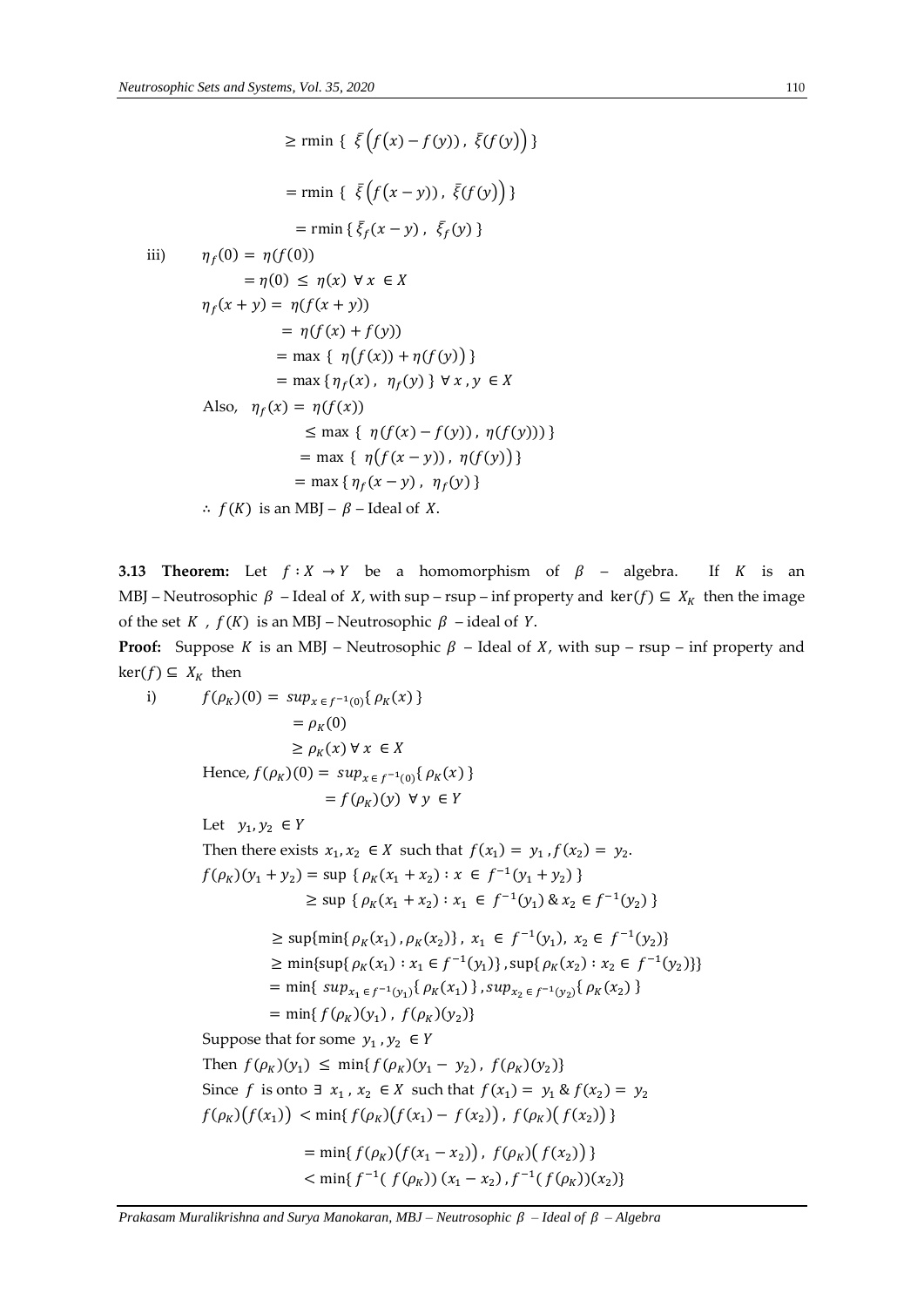$$
\rho_K(x_1) < \min\{ \rho_K(x_1 - x_2), \rho_K(x_2) \}
$$
\n
$$
f(\bar{\xi}_K)(0) = \text{r} \cdot \text{sn} \cdot \text{gr}(\bar{\xi}_K(x))
$$
\n
$$
= \bar{\xi}_K(0) \cdot \text{sr} \cdot \text{sr} \cdot \text{gr}(\bar{\xi}_K(x))
$$
\n
$$
= f(\bar{\xi}_K)(0) \cdot \text{sr} \cdot \text{sr} \cdot \text{gr}(\bar{\xi}_K(x))
$$
\n
$$
= f(\bar{\xi}_K)(0) \cdot \text{sr} \cdot \text{sr} \cdot \text{gr}(\bar{\xi}_K(x))
$$
\n
$$
= f(\bar{\xi}_K)(0) \cdot \text{sr} \cdot \text{gr}(\bar{\xi}_K(x_1 + x_2) \cdot x \in f^{-1}(y_1 + y_2))
$$
\n
$$
\geq \text{r} \cdot \text{sr} \cdot (\bar{\xi}_K(x_1 + x_2) \cdot x_1 \in f^{-1}(y_1) \& x_2 \in f^{-1}(y_2))
$$
\n
$$
\geq \text{r} \cdot \text{sr} \cdot \text{gr}(\bar{\xi}_K(x_1) \cdot \bar{\xi}_K(x_2)) \cdot x_1 \in f^{-1}(y_1) \cdot x_2 \in f^{-1}(y_2))
$$
\n
$$
\geq \text{r} \cdot \text{rmf}(\bar{\xi}_K(x_1) \cdot \bar{\xi}_K(x_2)) \cdot x_1 \in f^{-1}(y_1) \cdot x_2 \in f^{-1}(y_2))
$$
\n
$$
\geq \text{rmf}(\bar{\xi}_K(x_1) \cdot \bar{\xi}_K(x_2)) \cdot \text{sr} \cdot \text{gr}(\bar{\xi}_K(x_1) \cdot \bar{\xi}_K(x_2)) \cdot x_2 \in f^{-1}(y_2))
$$
\n
$$
= \text{rmf}(\bar{\xi}_K)(y_1) \leq \text{cm} \cdot \text{im}(\bar{f}(\bar{\xi}_K)(y_1) \cdot f(\bar{\xi}_K)(y_2))
$$
\n
$$
= \text{rmf}(\bar{\xi}_K)(f(x_1) \cdot f(\bar{\xi}_K)(y_2))
$$
\n
$$
= \text{cm} \cdot \text{im}(\
$$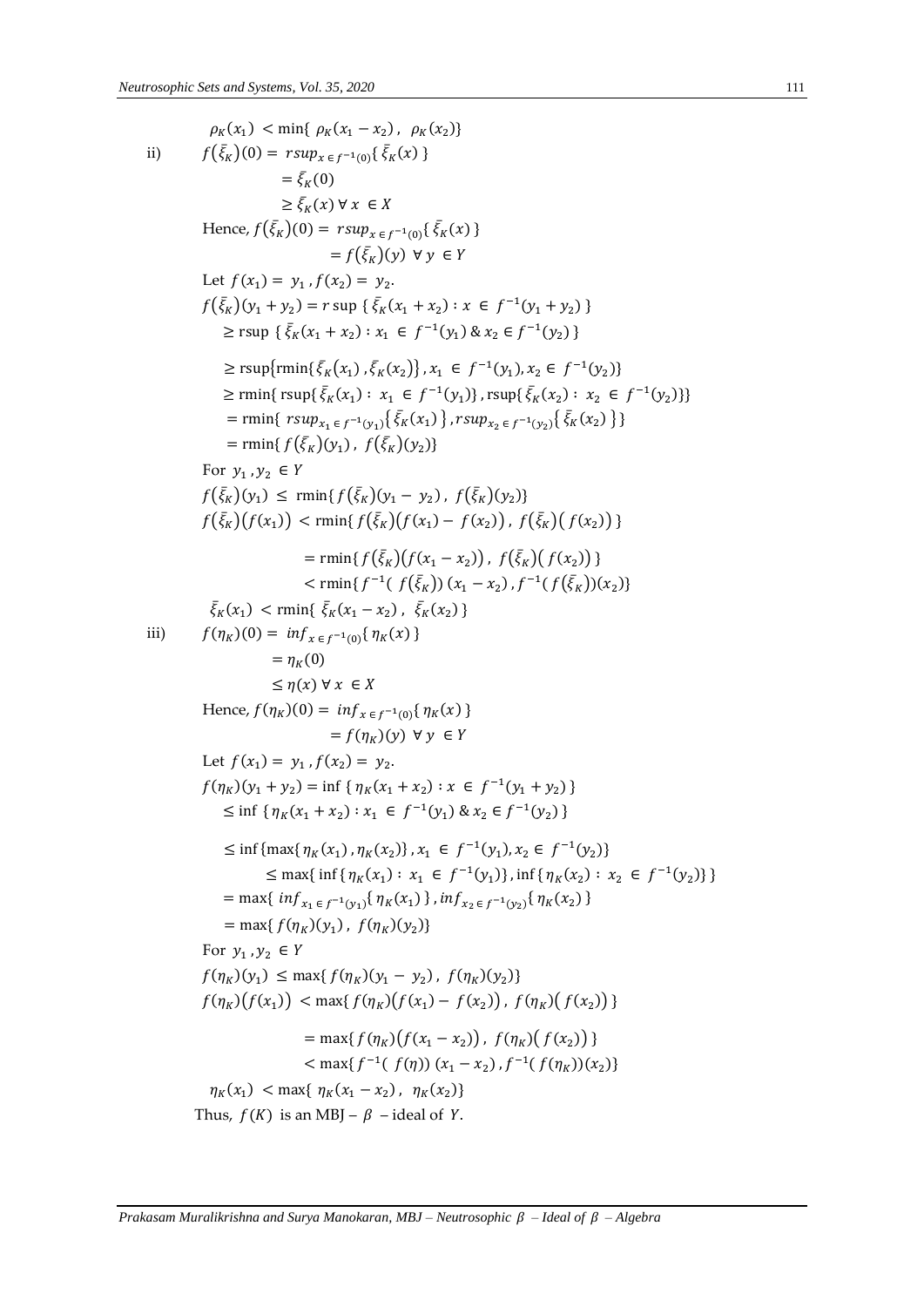**3.14 Theorem:** Let  $f : X \to Y$  be an onto homomorphism of  $\beta$  – algebra. If K is an MBJ – Neutrosophic  $\beta$  – ideal of X, with ker(f)  $\subseteq X_K$  then  $f^{-1}(f(K)) = K$ . **Proof:** To prove  $f^{-1}(f(K)) = K$ . It's necessary to prove  $f^{-1}(f(\rho_K))(x) = \rho_K(x)$ ;  $f^{-1}(f(\bar{\xi}_K))(x) = \bar{\xi}_K(x)$  and  $f^{-1}(f(\eta_K))(x) = \eta_K(x)$ . For  $x \in X$ ;  $f(x) = y$ i) Now,  $f^{-1}(f(\rho_K))(x) = f(\rho_K)(f(x))$  $= f(\rho_K)(y)$  $= \sup_{x \in f^{-1}(y)} \{ \rho_K(x) \}$ For  $x' \in X$ ,  $x' \in f^{-1}(y) \implies f(x') = y$  $f(x') = f(x)$  $\Rightarrow$   $f(x') - f(x) = 0$  $f(x'-x)=0$ This implies  $x' - x \in \text{Ker } f$  $x' - x \in X_{\rho_K}$  $\rho_K(x'-x) = \rho_K(0)$  $\rho_K(x') \ge \min\{\rho_K(x'-x), \rho_K(x)\}\$  $= \min\{\rho_K(0), \rho_K(x)\}\$  $= \rho_K(x)$  $\rho_K(x') \ge \rho_K(x)$  and similarly,  $\rho_K(x) \ge \rho_K(x')$ Therefore,  $\rho_K(x') = \rho_K(x)$  $f^{-1}(f(\rho_K))(x) = f(\rho_K)(f(x))$  $= f(\rho_K)(f(x'))$  $= \sup_{x \in f^{-1}(y)} \{ \rho_K(x') \}$  $= \rho_K(x)$  $f^{-1}(f(\rho_K))(x) = \rho_K(x)$ ii)  $f^{-1}(f(\bar{\xi}_K))(x) = f(\bar{\xi}_K)(f(x))$  $= f(\bar{\xi}_K)(y)$  $= r \sup_{x \in f^{-1}(y)} {\bar{\xi}_K(x)}$ For  $x' \in X$ ,  $x' \in f^{-1}(y) \implies f(x') = y$  $f(x') = f(x)$  $\Rightarrow$   $f(x') - f(x) = 0$  $f(x'-x)=0$ This implies  $x' - x \in \text{Ker } f$  $x' - x \in X_{\bar{\xi}_K}$  $\bar{\xi}_K(x'-x) = \bar{\xi}_K(0)$  $\bar{\xi}_K(x') \ge \text{rmin}\{\bar{\xi}_K(x'-x), \bar{\xi}_K(x)\}\$  $= \min\{\bar{\xi}_K(0), \bar{\xi}_K(x)\}$  $= \bar{\xi}_K(x)$  $\bar{\xi}_K(x') \ge \bar{\xi}_K(x)$  and similarly,  $\bar{\xi}_K(x) \ge \bar{\xi}_K(x')$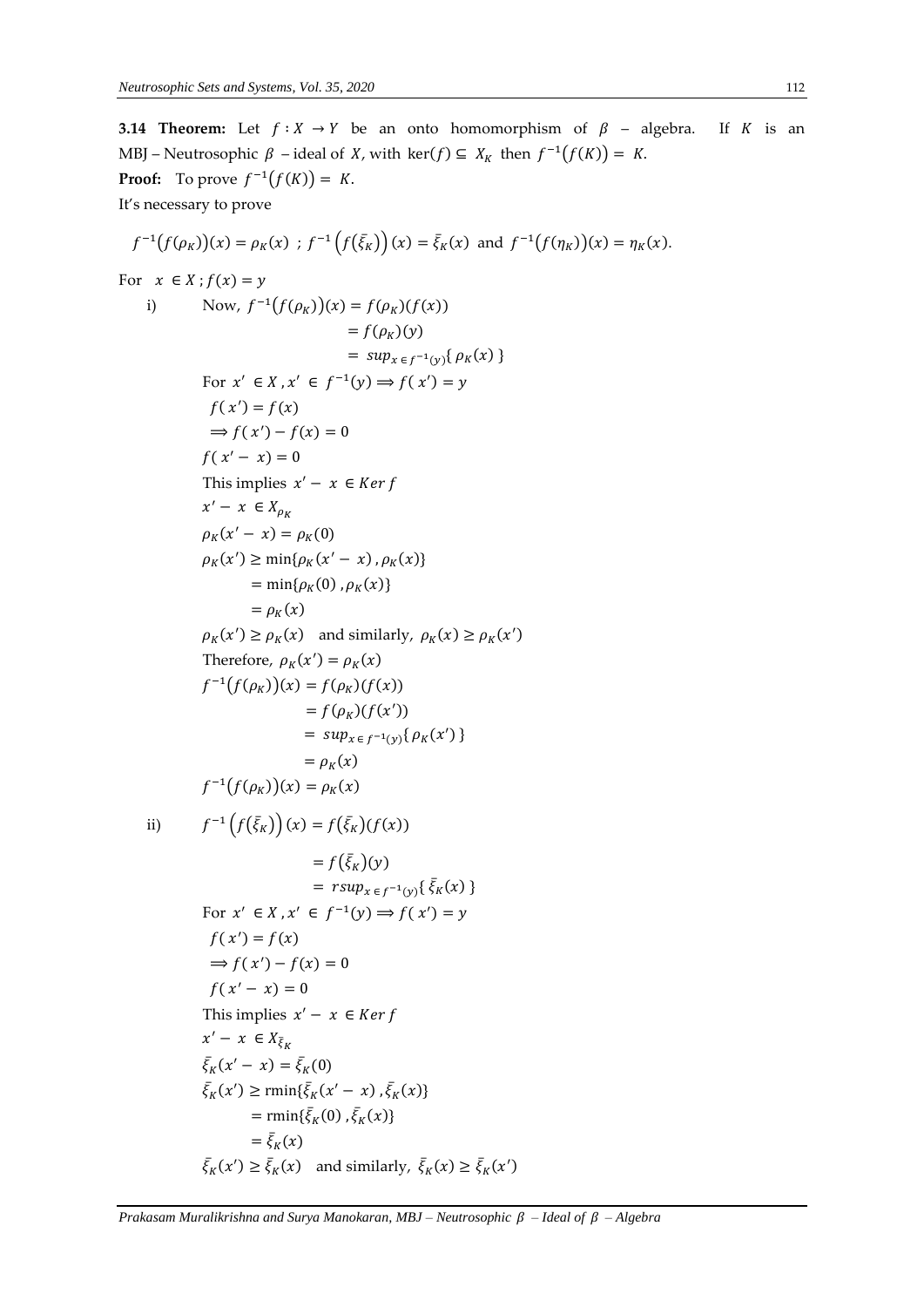Therefore, 
$$
\bar{\xi}_K(x') = \bar{\xi}_K(x)
$$
  
\n
$$
f^{-1}(f(\bar{\xi}_K))(x) = f(\bar{\xi}_K)(f(x))
$$
\n
$$
= f(\bar{\xi}_K)(f(x'))
$$
\n
$$
= rsup_{x \in f^{-1}(y)}{\{\bar{\xi}_K(x')\}}
$$
\n
$$
= \bar{\xi}_K(x)
$$
\n
$$
f^{-1}(f(\bar{\xi}_K))(x) = \bar{\xi}_K(x)
$$
\niii) Proceeding in the same way,  
\n
$$
f^{-1}(f(\eta_K))(x) = f(\eta_K)(f(x))
$$
\n
$$
= f(\eta_K)(y)
$$
\n
$$
= inf_{x \in f^{-1}(y)}{\{\eta_K(x)\}}
$$
\nFor  $x' \in X, x' \in f^{-1}(y) \Rightarrow f(x') = y$   
\n
$$
f(x') = f(x)
$$
\n
$$
\Rightarrow f(x') - f(x) = 0
$$
\nThis implies  $x' - x \in Ker f$   
\n
$$
x' - x \in X_{\eta_K}
$$
\n
$$
\eta_K(x' - x) = \eta_K(0)
$$
\n
$$
\eta_K(x') \le \max{\{\eta_K(x' - x), \eta_K(x)\}}
$$
\n
$$
= \max{\{\eta_K(0), \eta_K(x)\}}
$$
\n
$$
= \eta_K(x)
$$
\n
$$
\eta_K(x') \ge \eta_K(x)
$$
 and similarly,  $\eta_K(x) \ge \eta_K(x')$   
\nTherefore,  $\eta_K(x') = \eta_K(x)$   
\n
$$
f^{-1}(f(\eta_K))(x) = f(\eta_K)(f(x))
$$
\n
$$
= f(\eta_K)(f(x'))
$$
\n
$$
= \eta_K(x)
$$
\n
$$
f^{-1}(f(\eta_K))(x) = \eta_K(x)
$$
\n
$$
f^{-1}(f(\eta_K))(x) = \eta_K(x)
$$
\n
$$
f^{-1}(f(\eta_K))(x) = \eta_K(x)
$$

Therefore, all these conditions are proved and hence  $f^{-1}(f(K)) = K$ .

#### **4 Cartesian Product of MBJ – Neutrosophic – Ideal**

This section introduces the cartesian product of MBJ – Neutrosophic  $\beta$  – ideal and discusses few associated results.

**4.1.Definition:** Let  $K = \{ \langle x, \rho_K(x), \bar{\zeta}_K(x), \eta_K(x) \rangle / x \in X \}$  and  $L = \{ \langle y, \rho_K(y), \overline{\xi_K}(y), \eta_K(y) \rangle / y \in Y \}$  be two MBJ – Neutrosophic sets  $X \& Y$  respectively. The Cartesian product of  $K$  and  $L$  is denoted by  $K \times L$  is defined as  $K \times L = \{ \langle (x, y), \rho_{K \times L}(x, y), \overline{\xi}_{K \times L}(x, y), \eta_{K \times L}(x, y) \rangle / (x, y) \in X \times Y \}$  where  $\rho_{K \times L}: X \times Y \to [0,1]; \quad \bar{\xi}_{K \times L}: X \times Y \to D[0,1]$  and  $\eta_{K \times L}: X \times Y \to [0,1]. \quad \rho_{K \times L}(x,y) =$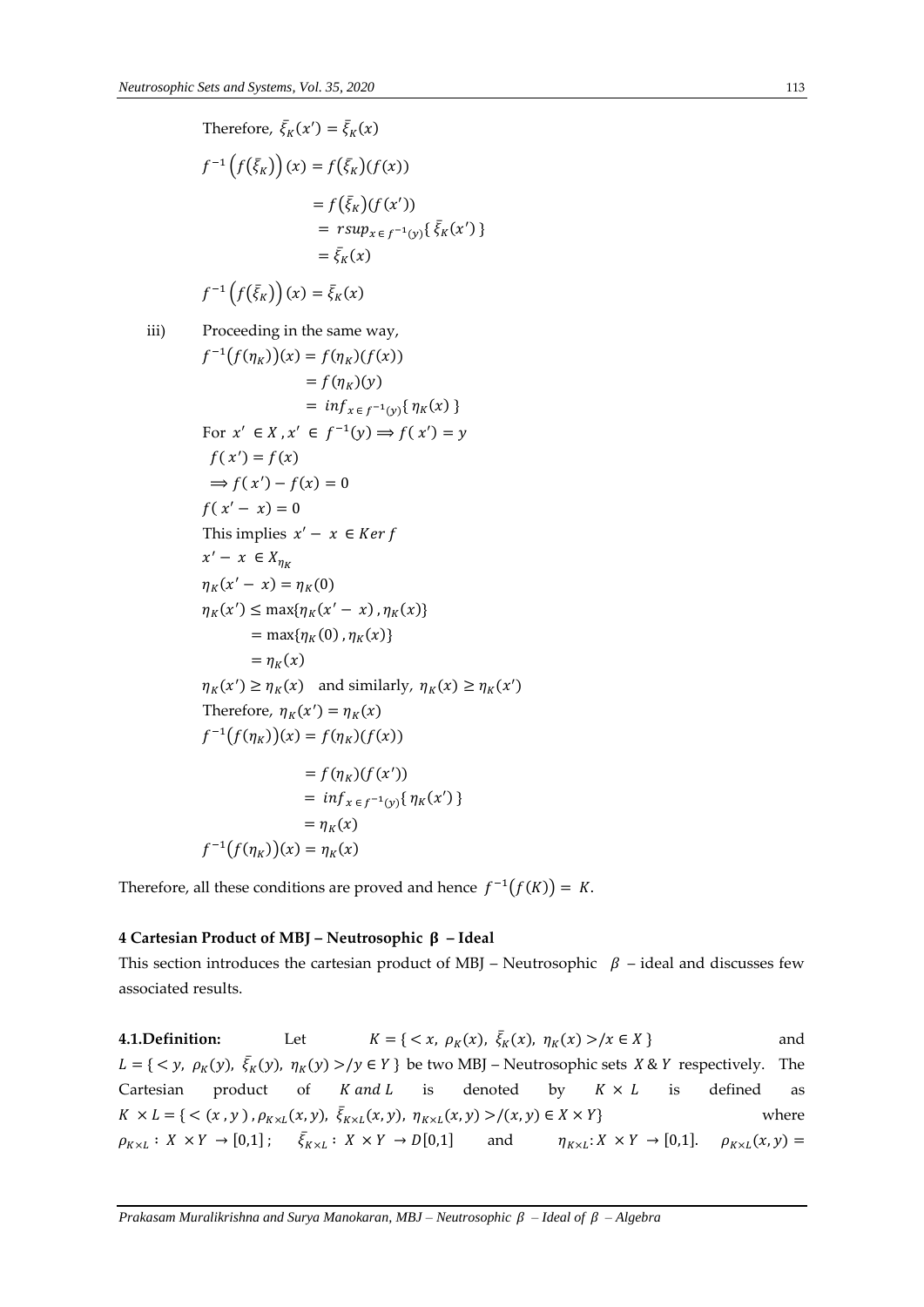$$
\min\{\,\rho_K(x)\,,\rho_L(y)\}\qquad;\qquad\qquad\bar{\xi}_{K\times L}(x,y)=\min\{\,\bar{\xi}_K(x)\,,\bar{\xi}_L(y)\}\qquad\qquad\text{and}\qquad
$$

 $\eta_{K \times L}(x, y) = \max\{\eta_K(x), \eta_L(y)\}\$ 

**4.2 Theorem:** If K and L be two MBJ – Neutrosophic  $\beta$  – Ideal of  $X \& Y$  respectively then  $K \times L$  is an MBJ – Neutrosophic  $\beta$  – Ideal of  $X \times Y$ . **Proof:** Let  $K = \{ \langle x, \rho_K(x), \overline{\xi}_K(x), \eta_K(x) \rangle | x \in X \}$  and  $L = \{ \langle y, \rho_K(y), \overline{\xi_K}(y), \eta_K(y) \rangle / y \in Y \}$  be two MBJ – Neutrosophic sets  $X \& Y$ . Take  $(x, y) \in X \times Y$ i)  $\rho_{K \times L}(0,0) = \min\{\rho_K(0,0), \rho_L(0,0)\}\$  $\geq \min\{\min\{\rho_K(0), \rho_K(0)\}, \min\{\rho_L(0), \rho_L(0)\}\}\$ = min{min{ $\rho_K(x)$ ,  $\rho_K(y)$ }, min{ $\rho_L(x)$ ,  $\rho_L(y)$ }} = min{min{ $\rho_K(x)$ ,  $\rho_L(x)$ }, min{ $\rho_K(y)$ ,  $\rho_L(y)$ }}  $=$  min{ $\rho_{K\times L}(x)$ ,  $\rho_{K\times L}(y)$ }  $\geq \rho_{K \times L}(x, y)$ Take  $(u, v)$ )  $\in X \times Y$  where  $u = (x_1, y_1), v = (x_2, y_2)$  $\rho_{K\times L}(u + v) = \rho_{K\times L}((x_1, y_1) + (x_2, y_2))$  $= \rho_{K \times L}((x_1 + x_2), (y_1 + y_2))$  $=$  min{  $\rho_K(x_1 + x_2), \rho_L(y_1 + y_2)$ }  $\geq \min\{\min\{\rho_K(x_1), \rho_K(x_2)\}, \min\{\rho_L(y_1), \rho_L(y_2)\}\}\$ = min{min{  $\rho_K(x_1), \rho_L(y_1)$ }, min{( $\rho_K(x_2), \rho_L(y_2)$ }}  $= \min\{ \rho_{K \times L}(x_1, y_1), \rho_{K \times L}((x_2, y_2)) \}$  $\geq \min\{\rho_{K\times L}(u), \rho_{K\times L}(v)\}$  $\rho_{K\times L}(u) = \rho_{K\times L}(x_1,y_1)$  $= \min\{\rho_{K\times L}(x_1), \rho_{K\times L}(y_1)\}\$  $\geq \min\{\min\{\rho_K(x_1 - x_2), \rho_K(x_2)\}, \min\{\rho_L(y_1 - y_2), \rho_L(y_2)\}\}\$  $= \min\{\min\{\rho_K(x_1 - x_2), \rho_L(y_1 - y_2)\}\}\$ ,  $\min\{\rho_L(x_2), \rho_L(y_2)\}\$ = min{  $\rho_{K \times L}((x_1, y_1) - (x_2, y_2)), \rho_{K \times L}(x_2, y_2)$ }  $\geq \min\{\rho_{K\times L}(u-v), \rho_{K\times L}(v)\}\$ ii)  $\bar{\xi}_{K\times L}(0,0) = \min\{\bar{\xi}_{K}(0,0), \bar{\xi}_{L}(0,0)\}\$  $\geq r \min\{r \min\{\bar{\xi}_K(0), \bar{\xi}_K(0)\}\}$ , rmin $\{\bar{\xi}_L(0), \bar{\xi}_L(0)\}\}$ =  $rmin\{rmin\{\bar{\xi}_K(x), \bar{\xi}_K(y)\}\}$ ,  $rmin\{\bar{\xi}_L(x), \bar{\xi}_L(y)\}\}$ =  $rmin\{rmin\{\bar{\xi}_K(x), \bar{\xi}_L(x)\}\}$ ,  $rmin\{\bar{\xi}_K(y), \bar{\xi}_L(y)\}\}$  $=$  rmin{ $\bar{\xi}_{K\times L}(x)$ ,  $\bar{\xi}_{K\times L}(y)$ }  $\geq \bar{\xi}_{K\times L}(x,y)$  $\bar{\xi}_{K\times L}(u+v) = \bar{\xi}_{K\times L}((x_1,y_1) + (x_2,y_2))$  $= \bar{\xi}_{K\times L}((x_1 + x_2), (y_1 + y_2))$  $=$  rmin{ $\bar{\xi}_K(x_1 + x_2), \bar{\xi}_L(y_1 + y_2)$ }  $\geq$   $rmin\{rmin\{\bar{\xi}_K(x_1), \bar{\xi}_K(x_2)\}, rmin\{\bar{\xi}_L(y_1), \bar{\xi}_L(y_2)\}\}\$ =  $rmin{rmin{\{\bar{\xi}_K(x_1), \bar{\xi}_L(y_1)\}}, rmin{(\{\bar{\xi}_K(x_2), \bar{\xi}_L(y_2)\})\}}$ = rmin{ $\bar{\xi}_{K\times L}(x_1, y_1)$ ,  $\bar{\xi}_{K\times L}((x_2, y_2))$ }  $\geq$  rmin{ $\bar{\xi}_{K\times L}(u)$ ,  $\bar{\xi}_{K\times L}(v)$ }  $\bar{\xi}_{K\times L}(u) = \bar{\xi}_{K\times L}(x_1, y_1)$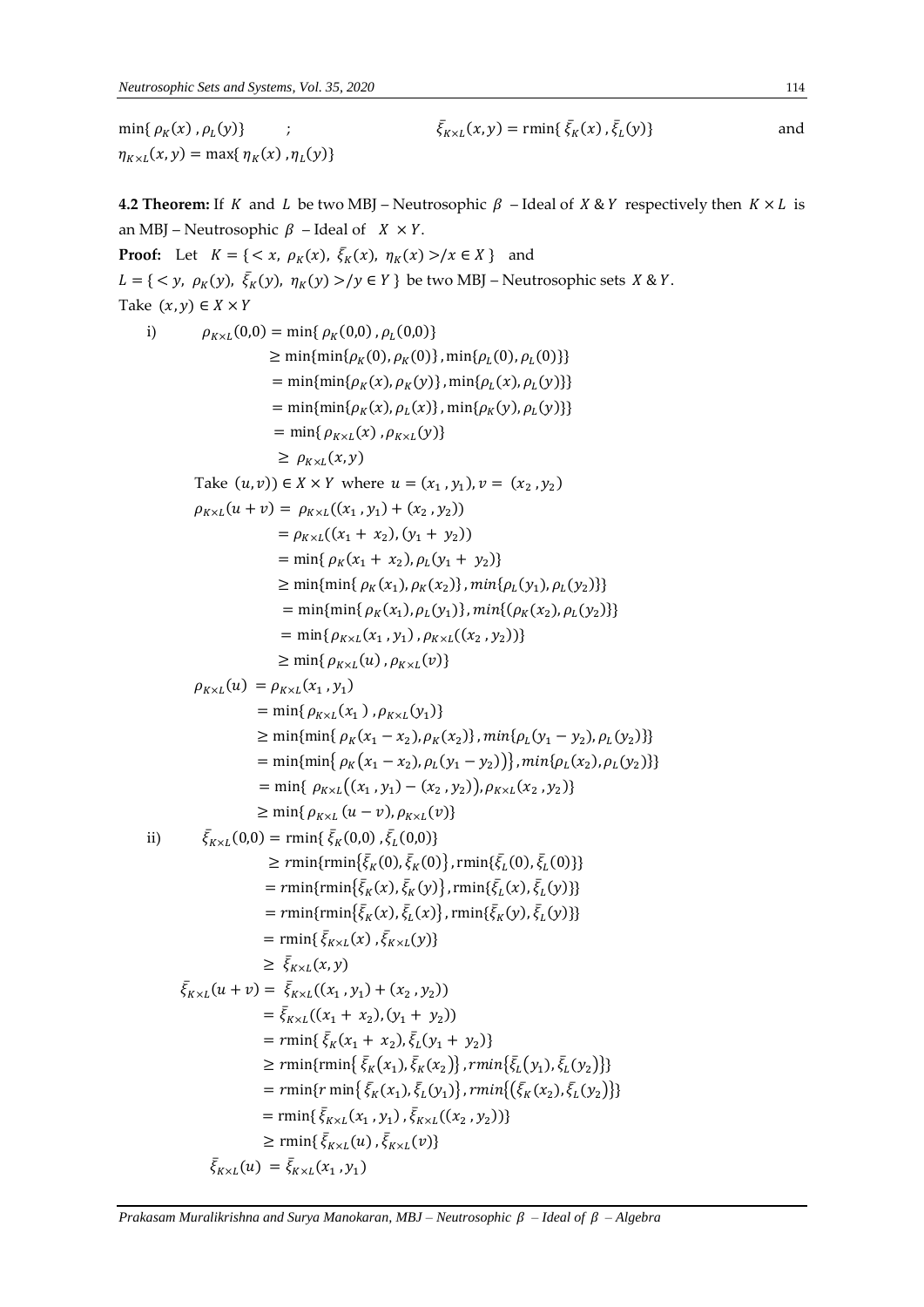$$
= min\{\xi_{K\times L}(x_1), \xi_{K\times L}(y_1)\}\
$$
  
\n
$$
\geq rmin\{rmin\{\xi_K(x_1 - x_2), \xi_K(x_2)\}, rmin\{\xi_L(y_1 - y_2), \xi_L(y_2)\}\}\
$$
  
\n
$$
= rmin\{rmin\{\xi_K(x_1 - x_2), \xi_L(y_1 - y_2)\}, rmin\{\xi_L(x_2), \xi_L(y_2)\}\}\
$$
  
\n
$$
= rmin\{\xi_{K\times L}((x_1, y_1) - (x_2, y_2)), \xi_{K\times L}(x_2, y_2)\}\
$$
  
\n
$$
\geq rmin\{\xi_{K\times L}(u - v), \xi_{K\times L}(v)\}\
$$
  
\ni)  
\n
$$
\eta_{K\times L}(0,0) = max\{\eta_K(0,0), \eta_L(0,0)\}\
$$
  
\n
$$
\leq max\{max\{\eta_K(0), \eta_K(0)\}, max\{\eta_L(0), \eta_L(0)\}\}\
$$
  
\n
$$
= max\{max\{\eta_{K\times L}(x), \eta_{K\times L}(y)\}\
$$
  
\n
$$
= max\{\eta_{K\times L}(x), \eta_{K\times L}(y)\}\
$$
  
\n
$$
\eta_{K\times L}(u + v) = \eta_{K\times L}((x_1, y_1) + (x_2, y_2))\]
$$
  
\n
$$
= max\{\eta_K(x_1 + x_2), (y_1 + y_2)\}\
$$
  
\n
$$
= max\{\eta_K(x_1 + x_2), \eta_L(y_1 + y_2)\}\
$$
  
\n
$$
\leq max\{max\{\eta_K(x_1), \eta_K(x_2)\}, max\{\eta_L(y_1), \eta_L(y_2)\}\}\
$$
  
\n
$$
= max\{\eta_{K\times L}(x_1, y_1), \eta_{K\times L}((x_2, y_2), \eta_L(y_2))\}\
$$
  
\n
$$
= max\{\eta_{K\times L}(u), \eta_{K\times L}(v)\}\
$$
  
\n
$$
\eta_{K\times L}(u) = \eta_{K\times L}(x_1, y_1)
$$
  
\n
$$
= max\{\eta_{K\times L}(x_1, y
$$

Hence  $K \times L$  is an MBJ – Neutrosophic  $\beta$  – Ideal of  $X \times Y$ .

**4.3 Theorem:** If  $K_1, K_2, \ldots, K_n$  be an MBJ – Neutrosophic  $\beta$  – Ideals of  $X_1, X_2, \ldots, X_n$  respectively, then  $\prod_{i=1}^{n} K_i$  is also a MBJ – Neutrosophic  $\beta$  – Ideal of  $\prod_{i=1}^{n} X_i$ .

Proof:  
\nBy induction on Theorem 4.2,  
\ni) 
$$
\prod_{i=1}^{n} \rho_{K_i}(0) \ge \prod_{i=1}^{n} \rho_{K_i}(x_i)
$$
\n
$$
\prod_{i=1}^{n} \rho_{K_i}(x_i + y_i) \ge \min\{\prod_{i=1}^{n} \rho_{K_i}(x_i) , \prod_{i=1}^{n} \rho_{K_i}(y_i) \}
$$
\n
$$
\prod_{i=1}^{n} \rho_{K_i}(x_i) \ge \min\{\prod_{i=1}^{n} \rho_{K_i}(x_i - y_i) , \prod_{i=1}^{n} \rho_{K_i}(y_i) \}
$$
\nii) 
$$
\prod_{i=1}^{n} \bar{\xi}_{K_i}(0) \ge \prod_{i=1}^{n} \bar{\xi}_{K_i}(x_i)
$$
\n
$$
\prod_{i=1}^{n} \bar{\xi}_{K_i}(x_i + y_i) \ge r \min\{\prod_{i=1}^{n} \bar{\xi}_{K_i}(x_i) , \prod_{i=1}^{n} \bar{\xi}_{K_i}(y_i) \}
$$
\n
$$
\prod_{i=1}^{n} \bar{\xi}_{K_i}(x_i) \ge r \min\{\prod_{i=1}^{n} \bar{\xi}_{K_i}(x_i - y_i) , \prod_{i=1}^{n} \bar{\xi}_{K_i}(y_i) \}
$$
\niii) 
$$
\prod_{i=1}^{n} \eta_{K_i}(0) \le \prod_{i=1}^{n} \eta_{K_i}(x_i)
$$
\n
$$
\prod_{i=1}^{n} \eta_{K_i}(x_i + y_i) \le \max\{\prod_{i=1}^{n} \eta_{K_i}(x_i) , \prod_{i=1}^{n} \eta_{K_i}(y_i) \}
$$
\n
$$
\prod_{i=1}^{n} \eta_{K_i}(x_i) \le \max\{\prod_{i=1}^{n} \eta_{K_i}(x_i - y_i) , \prod_{i=1}^{n} \eta_{K_i}(y_i) \}
$$

Hence the proof is clear.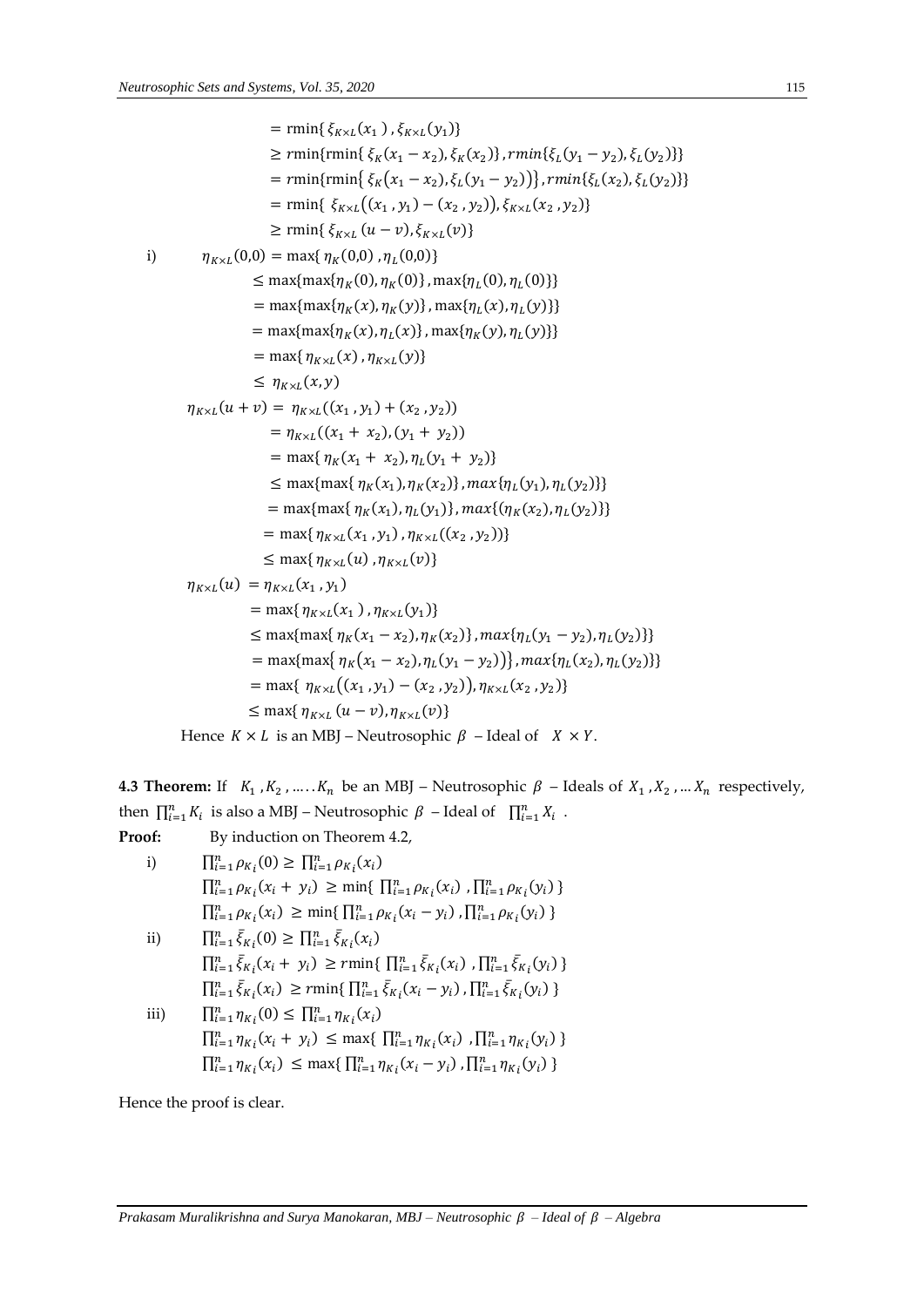**4.4 Theorem:** For the MBJ – Neutrosophic subsets  $K$  and  $L$  of  $X \& Y$ , if  $K \times L$  is an MBJ – Neutrosophic  $β$  – ideal of  $X \times Y$  then

- i)  $\rho_K(0) \ge \rho_L(y) \& \rho_L(0) \ge \rho_K(x)$
- ii)  $\bar{\xi}_K(0) \ge \bar{\xi}_L(y) \& \bar{\xi}_L(0) \ge \bar{\xi}_K(x)$
- iii)  $\eta_K(0) \le \eta_L(y) \& \eta_L(0) \le \eta_K(x)$

**Proof:** Let  $K & L$  be MBJ – Neutrosophic subsets of  $X & K$  with  $K \times L$  is an MBJ – Neutrosophic  $β$  – ideal of  $X \times Y$ .

Suppose  $\rho_L(y) \ge \rho_K(0)$  and  $\rho_K(x) \ge \rho_L(0)$  for some  $x \in X$ ,  $y \in Y$ .  $\rho_{K\times L}(x, y) = \min\{\rho_K(x), \rho_L(y)\}\$ 

 $\geq \min\{\rho_L(0), \rho_K(0)\}\$ 

 $= \rho_{K\times L}(0,0)$ 

which is a contradiction.

Thus,  $\rho_K(0) \ge \rho_L(y) \& \rho_L(0) \ge \rho_K(x)$ Similarly,  $\bar{\xi}_L(y) \ge \bar{\xi}_K(0)$  and  $\bar{\xi}_K(x) \ge \bar{\xi}_L(0)$  for some  $x \in X, y \in Y$ .  $\bar{\xi}_{K\times L}(x, y) = r \min{\{\bar{\xi}_{K}(x), \bar{\xi}_{L}(y)\}}$  $\geq$  rmin $\{\bar{\xi}_L(0), \bar{\xi}_K(0)\}$  $= \bar{\xi}_{K\times L}(0,0)$ Now,  $\eta_L(y) \leq \eta_K(0)$  and  $\eta_K(x) \leq \eta_L(0)$  $\eta_{K\times L}(x, y) = \max{\eta_K(x), \eta_L(y)}$  $\leq$  max $\{\eta_L(0), \eta_K(0)\}\$  $=\eta_{K\times L}(0,0)$ 

Hence the condition is satisfied.

**4.5 Theorem:** Let  $K \& L$  be two MBJ – Neutrosophic  $\beta$  – ideals of  $X \& Y$  such that  $K \times L$  is an MBJ – Neutrosophic  $\beta$  – ideals of  $X \times Y$ . Then, either K is an MBJ -  $\beta$  – ideals of X or L is an MBJ – Neutrosophic  $β$  – ideals of  $Y$ .

**Proof:** By using the above theorem

i) We consider  $\rho_K(0) \ge \rho_L(y)$  then  $\rho_{K\times L}(0, y) \ge \min\{\rho_K(0), \rho_L\}$  $\ldots$  (1) Given  $K \times L$  is an MBJ – Neutrosophic β – ideals of  $X \times Y$  $\rho_{K \times L}((x_1, y_1), (x_2, y_2)) \ge \min{\rho_{K \times L}((x_1, y_1) - (x_2, y_2))}, \rho_{K \times L}(x_2, y_2)$ ∴  $\rho_{K \times L}((x_1, y_1) - (x_2, y_2)) \ge \min \{ \rho_{K \times L}(x_1, y_1), \rho_{K \times L}(x_2, y_2) \}$  $\rho_{K \times L}(x_1, y_1) \ge \min\{\rho_{K \times L}((x_1 - x_2), (y_1 - y_2)), \rho_{K \times L}(x_2, y_2)\}\$  $\ldots$  . . . . . . . (2) Now,  $\rho_{K \times L}((x_1 - x_2), (y_1 - y_2)) \ge \min\{ \rho_{K \times L}(x_1, y_1), \rho_{K \times L}(x_2, y_2)\}$  $\ldots$  (3) Put  $x_1 = x_2 = 0$  in Equation (2 & 3)  $\rho_{K \times L}(0, y_1) \ge \min\{\rho_{K \times L}(0, (y_1 - y_2)), \rho_{K \times L}(0, y_2)\}\$ and  $\rho_{K\times L}(0,(y_1-y_2)) \geq \min\{ \rho_{K\times L}(0,y_1), \rho_{K\times L}(0,y_2)\}$  $\ldots$  $\ldots$  $(4)$ From  $(1)$  &  $(4)$  $\rho_L(y_1) \ge \min\{\rho_L(y_1 - y_2), \rho_L(y_2)\}\$ and  $\rho_L(y_1 - y_2) \ge \min\{ \rho_L(y_1) \cdot \rho_L(y_2) \}$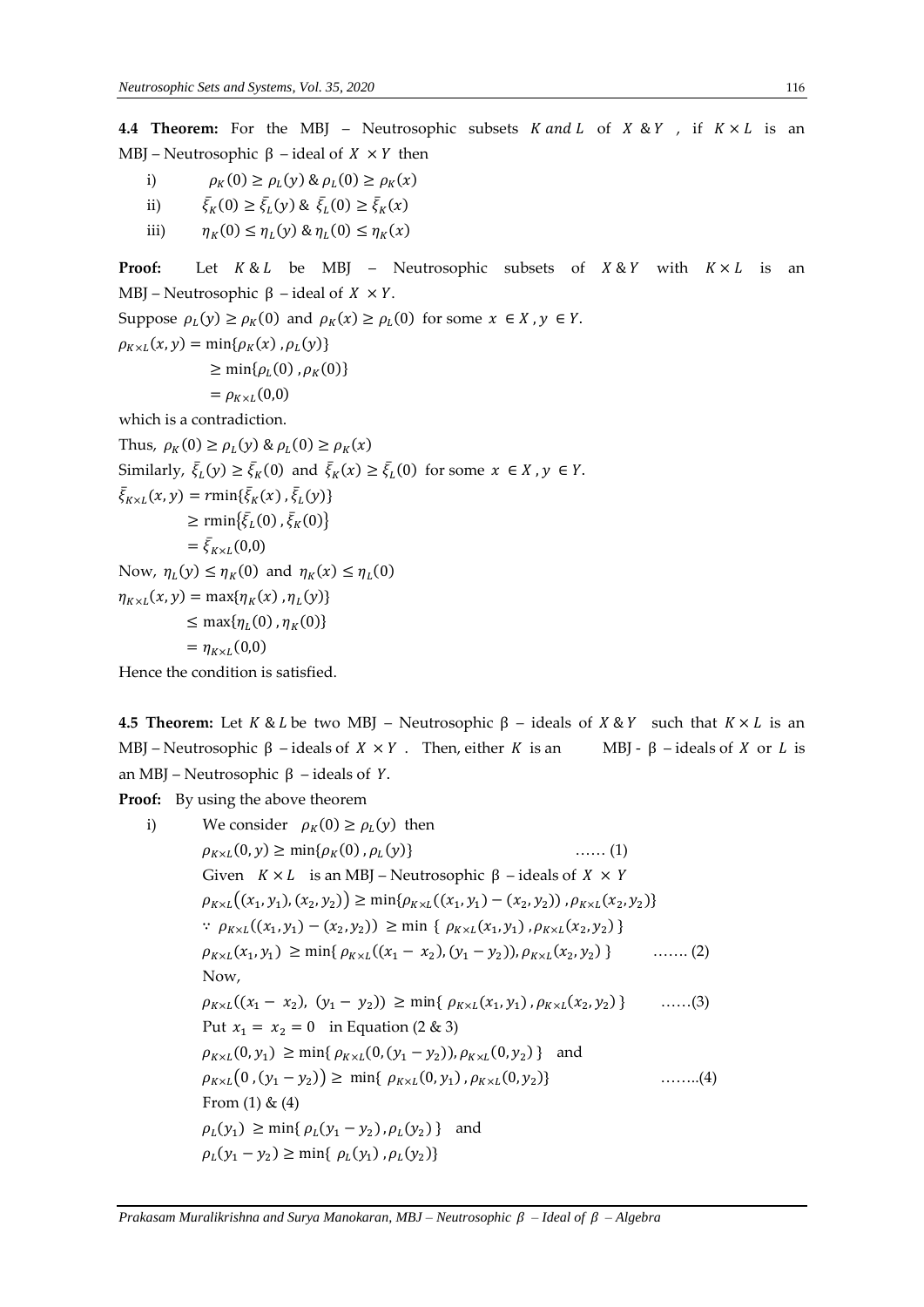ii) Consider  $\bar{\xi}_K(0) \geq \bar{\xi}_L(y)$ . Then  $\bar{\xi}_{K\times L}(0, y) \geq r \min\{\bar{\xi}_{K}(0), \bar{\xi}_{L}\}$ ……  $(5)$  $\bar{\xi}_{K\times L}((x_1, y_1), (x_2, y_2)) \ge \min{\{\bar{\xi}_{K\times L}((x_1, y_1) - (x_2, y_2))\}, \bar{\xi}_{K\times L}(x_2, y_2)\}}$ :  $\bar{\xi}_{K\times L}((x_1, y_1) - (x_2, y_2))$  ≥ rmin {  $\bar{\xi}_{K\times L}(x_1, y_1)$ ,  $\bar{\xi}_{K\times L}(x_2, y_2)$  }  $\bar{\xi}_{K\times L}(x_1, y_1) \ge \text{rmin}\{\bar{\xi}_{K\times L}((x_1 - x_2), (y_1 - y_2)), \bar{\xi}_{K\times L}(x_2, y_2)\}$  $\ldots$   $(6)$ Now,  $\bar{\xi}_{K\times L}((x_1 - x_2), (y_1 - y_2)) \ge \text{rmin}\{\bar{\xi}_{K\times L}(x_1, y_1), \bar{\xi}_{K\times L}(x_2, y_2)\}$  $\dots(7)$ Put  $x_1 = x_2 = 0$  in Equation (6 & 7)  $\bar{\xi}_{K\times L}(0, y_1) \ge \text{rmin}\{\bar{\xi}_{K\times L}(0, (y_1 - y_2)), \bar{\xi}_{K\times L}(0, y_2)\}\$ and  $\bar{\xi}_{K\times L}(0,(y_1-y_2)) \ge \text{rmin}\{\ \bar{\xi}_{K\times L}(0,y_1),\bar{\xi}_{K\times L}(0,y_2)\}$  $\ldots$  $\ldots$  $(8)$ From (5) & (7)  $\bar{\xi}_L(y_1) \ge \text{rmin}\{\bar{\xi}_L(y_1 - y_2), \bar{\xi}_L(y_2)\}\$ and  $\bar{\xi}_L(y_1 - y_2) \ge \text{rmin}\{\ \bar{\xi}_L(y_1), \bar{\xi}_L(y_2)\}\$ iii) As in the same way if we proceed, we get  $\eta_L(y_1) \le \max\{\eta_L(y_1 - y_2), \eta_L(y_2)\}\$ and  $\eta_L(y_1 - y_2) \le \max\{\eta_L(y_1), \eta_L(y_2)\}\$  $\therefore$  B is an MBJ - β – ideals of Y.

### **5. Conclusion**

This paper presents the characterization of MBJ – Neutrosophic  $\beta$  – Ideal of  $\beta$  – algebra. In depth, the study analysed the homomorphic image, pre – image, cartesian product and related results. The concept can be explored to other substructures of a  $\beta$  – algebra.

#### **References**

- 1. Abdel-Basset, Mohamed., Mai Mohamed, Mohamed Elhoseny., Francisco Chiclana., and Abd El-Nasser H. Zaied., Cosine similarity measures of bipolar neutrosophic set for diagnosis of bipolar disorder diseases, Artificial Intelligence in Medicine 101 (2019): 101735.
- 2. Abdel-Basset, Mohamed., Mohamed El-hoseny, Abduallah Gamal, and Florentin Smarandache., A novel model for evaluation Hospital medical care systems based on plithogenic sets, Artificial intelligence in medicine 100 (2019): 101710.
- 3. Abdel-Basset, Mohamed., Gunasekaran Manogaran., Abduallah Gamal., and Victor Chang., A Novel Intelligent Medical Decision Support Model Based on Soft Computing and IoT, IEEE Internet of Things Journal (2019).
- 4. Abdel-Basset, Mohamed., Abduallah Gamal., Gunasekaran Manogaran., and Hoang Viet Long., A novel group decision making model based on neutrosophic sets for heart disease diagnosis, Multimedia Tools and Applications 1-26 (2019).
- 5. Ansari, M. A. A., Chandramouleeswaran, M., Fuzzy  $\beta$  subalgebra of  $\beta$  algebras, Int. J. Math. Science Engineering Appl, 5(7), 239 – 249 (2013).
- 6. Atanassov, K. T., Gargov, G., Interval Valued Intuitionistic Fuzzy Sets System, 31(1), 343 349 (1989).
- 7. Atanassov, K. T., Intuitionistic Fuzzy Sets, Fuzzy Sets and Systems, J. Math, Appl, 20(1), 87-96 (1986).
- 8. Anasri, M. A. A., Chandramouleeswaran, M, Fuzzy  $\beta$  Ideals of  $\beta$  Algebras, Int. J. Math. Science and Engineering Appl, 5(1), 1 – 10 (2014).
- 9. Borumand Saeid, A., Muralikrishna, P., Hemavathi, P., Bi Normed Intuitionistic Fuzzy  $\beta$  Ideals of  $\beta$  – Algebras, Journal of Uncertain Systems, 13(1), 42-55 (2019).
- 10. Hemavathi, P., Muralikrishna, P., Palanivel, K., A Note on Interval Valued Fuzzy  $\beta$  – subalgebras, Global. J. Pure Appl. Math, 11(4), 2553 – 2560 (2015).